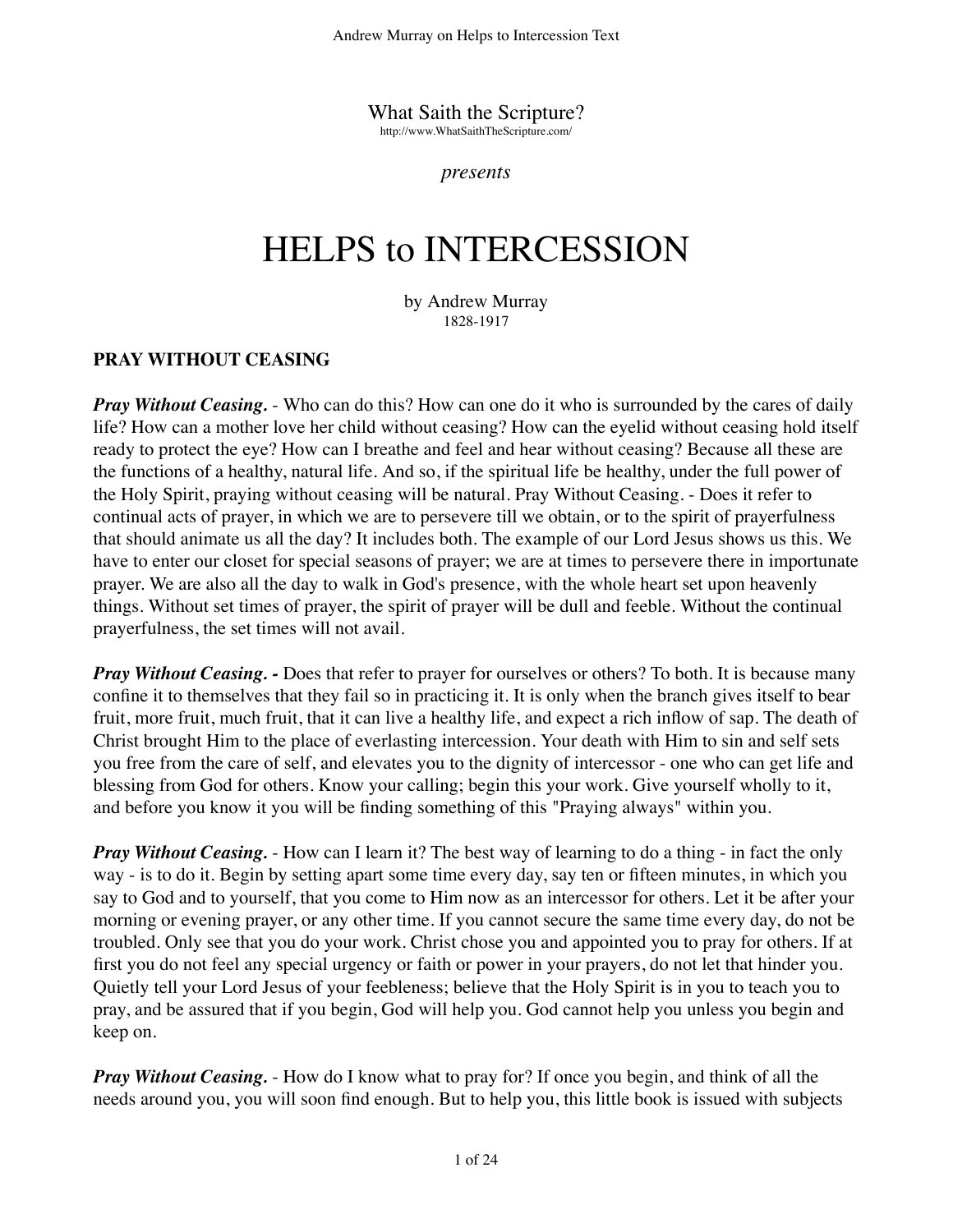and hints for prayer for a month. It is meant that we should use it month by month, until we know more fully how to follow the Spirit's leading, and have learned, if need be, to. make our own list of subjects, and then can dispense with it. In regard to the use of these helps, a few words may be needed.

*1. How to Pray.* - You notice for every day two headings - the one *What to Pray*; the other, *How to Pray*. If the subjects only were given, one might fall into the routine of mentioning names and things before God, and the work would become a burden. The hints under the heading *How to Pray*, are meant to remind you of the spiritual nature of the work, of the need of Divine help, and to encourage faith in the certainty that God, through the Spirit, will give us grace to pray aright and will also hear our prayer. One does not at once learn to take his place boldly, and to dare to believe that he will be heard. Therefore take a few moments each day to listen to God's voice reminding you of how certainly even you will be heard, and calling on you to pray in that faith in your Father, to claim and take the blessing you plead for. And let these words about *How to Pray*, enter your hearts and occupy your thoughts at other times, too. The work of intercession is Christ's great work on earth, entrusted to Him because He gave Himself a sacrifice to God for men. The work of intercession is the greatest work a Christian can do. Give yourself as a sacrifice to God for men, and the work will become your glory and your joy, too.

2. What to Pray. - Scripture calls us to pray for many things: for all saints; for all men, for kings and all rulers; for all who are in adversity; for the sending forth of laborers; for those who labor in the gospel; for all converts; for believers who have fallen into sin; for one another in our own immediate circles. The Church is now so much larger than when the New Testament was written; the number of forms of work and workers is so much greater; the needs of the Church and the world are so much better known, that we need to take time and thought to see where prayer is needed, and to what our hearts are most drawn out. The Scriptural calls to prayer demand a large heart, taking in all saints, and all men, and all needs. An attempt has been made in these helps to indicate what the chief subjects are that need prayer, and that ought to interest every Christian.

It will be felt difficult by many to pray for such large spheres as are sometimes mentioned. Let it be understood that in each case we may make special intercession for our own circle of interest coming under that heading. And it is hardly needful to say, further, that where one subject appears of more special interest or urgency than another we are free for a time, day after day, to take up that subject. If only time be really given to intercession, and the spirit of believing intercession be cultivated, the object is attained. While, on the one hand, the heart must be enlarged at times to take in all, **the more pointed and definite our prayer can be, the better**. With this view paper is left blank on which we can write down special petitions we desire to urge before God.

*3. Answers to Prayer.* - More than one little book has been published in which Christians may keep a register of their petitions, and note when they are answered. Room has been left on every page for this, so that more definite petitions with regard to individual souls or special spheres of work may be recorded, and the answer expected. When we pray for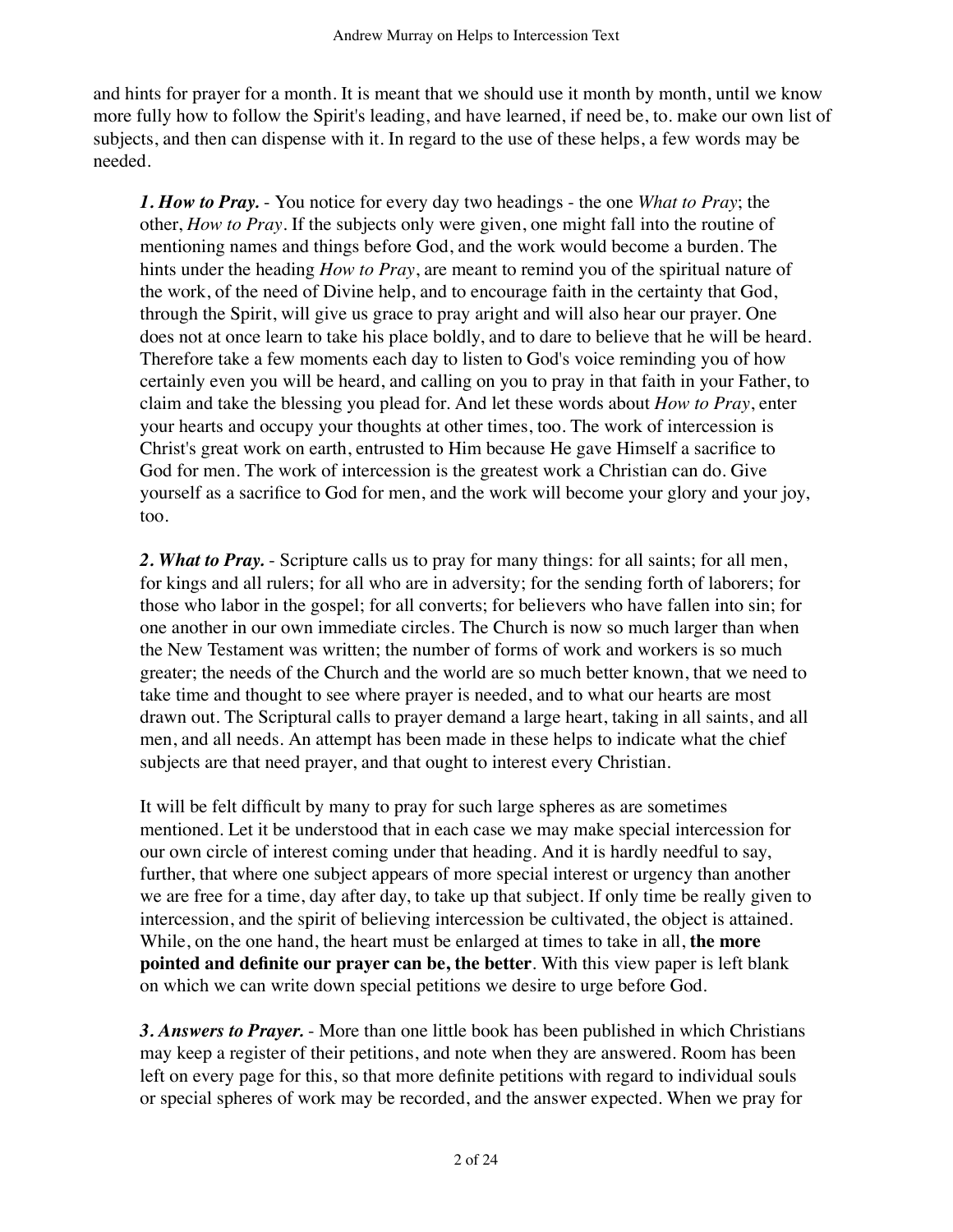all saints, or for missions in general, it is difficult to know when or how our prayer is answered, or whether our prayer has had any part in bringing the answer. It is of extreme importance that we should prove that God hears us, and to this end take note of what answers to look for, and when they come. On the day of praying for all saints, take the saints of your congregation, or in your prayer meeting, and ask for a revival among them. Take, in connection with missions, some special station or missionary you are interested in, or more than one, and plead for blessing. And expect and look for its coming, that you may praise God.

*4. Prayer Circles.* - In publishing this invitation to intercession, there is no desire to add another to the many existing prayer unions or praying bands. The first object is to stir the many Christians who practically, through ignorance of their calling or unbelief as to their prayer availing much, take but very little part in the work of intercession; and then to help those who do pray to some fuller apprehension of the greatness of the work, and the need of giving their whole strength to it. There is a circle of prayer which asks for prayer on the first day of every month for the fuller manifestation of the power of the Holy Spirit throughout the Church. I have given the words of that invitation as subject for the first day, and taken the same thought as keynote throughout. The more one thinks of the need and the promise, and the greatness of the obstacles to be overcome in prayer, the more one feels it must become our life work day by day, that to which every other interest is subordinated.

But while not forming a large prayer union, it is suggested that it may be found helpful to have small prayer circles to unite in prayer, either for one month, with some special object introduced daily along with the others, or through a year or longer, with the view of strengthening each other in the grace of intercession. If a minister were to invite some of his neighboring brethren to join for some special requests along with the printed subjects for supplication, or a number of the more earnest members of his congregation to unite in prayer for revival, some might be trained to take their place in the great work of intercession, who now stand idle because no man hath hired them.

*5. Who is Sufficient for These Things?* - The more we study and try to practice this grace of intercession, the more we become overwhelmed by its greatness and our feebleness. Let every such impression lead us to listen: My grace is sufficient for thee, and to answer truthfully: Our sufficiency is of God. Take courage; it is in the intercession of Christ you are called to take part. The burden and the agony, the triumph and the victory are all His. Learn from Him, yield to His Spirit in you, to know how to pray. He gave Himself a sacrifice to God for men,that He might have the right and power of intercession. "He bare the sin of many, and made intercession for the transgressors." Let your faith rest boldly on His finished work. Let your heart wholly identify itself with Him in His death and His life. Like Him, give yourself to God a sacrifice for men; it is your highest nobility; it is your true and full union with Him; it will be to you, as to Him, your power of intercession. Beloved Christian! come and give your whole heart and life to intercession, and you will know its blessedness and its power. God asks nothing less; the world needs nothing less; Christ asks nothing less; let us offer to God nothing less.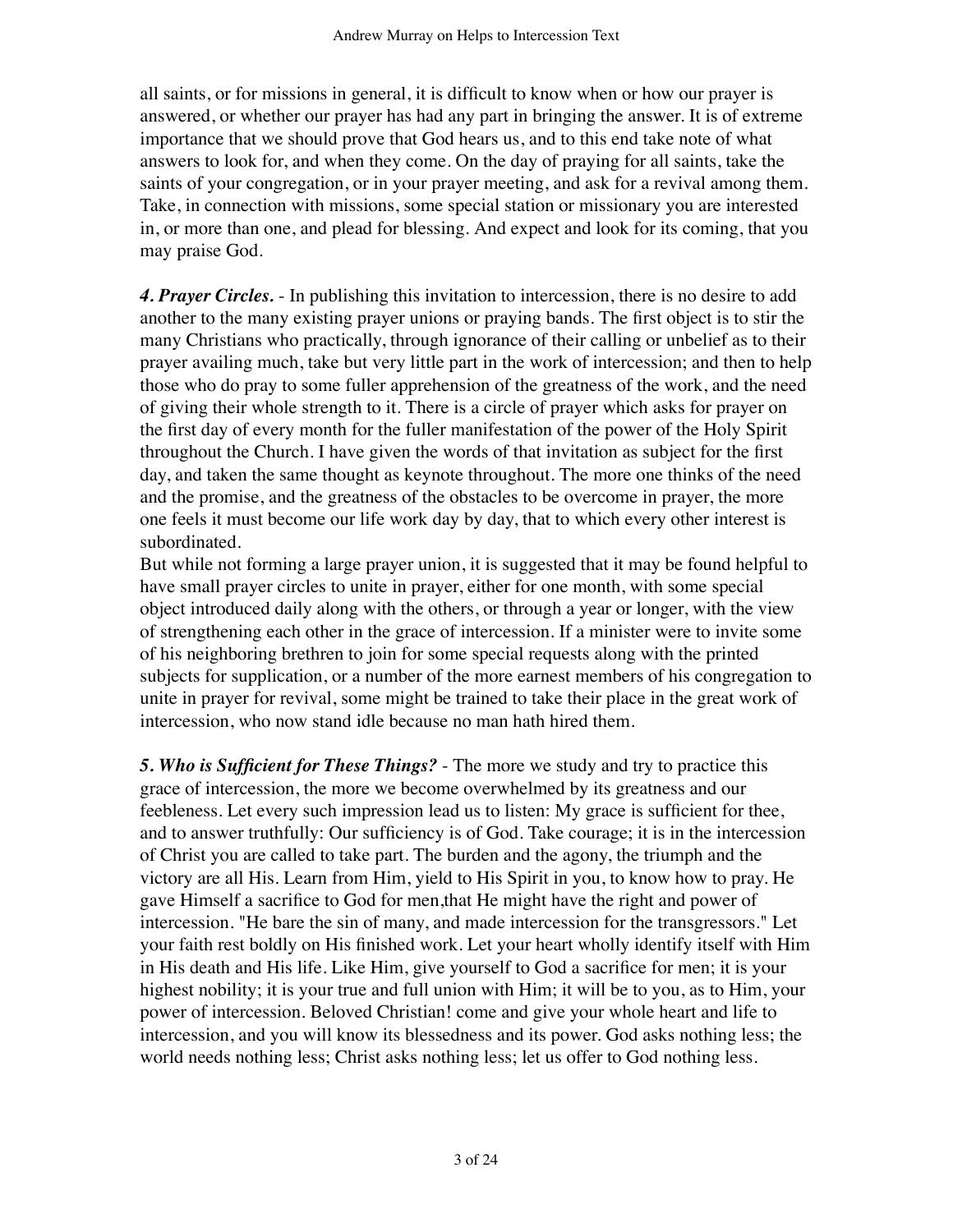## **FIRST DAY**

**What to Pray -** *For the Power of the Holy Spirit.*

I bow my Knees unto the Father, that He would grant you that ye may be strengthened with power through His Spirit. - Eph. 3:14-16. Wait for the promise of the Father. -Acts 1:4.

"the fuller manifestation of the grace and energy of the blessed Spirit of God, in the removal of all that is contrary to God's revealed will, so that we grieve not the Holy Spirit, but that He may work in mightier power in the Church, for the exaltation of Christ and the blessing of souls."

God has one promise to and through His exalted Son; our Lord has one gift to His Church; the Church has one need; all prayer unites in the one petition - the power of the Holy Spirit. Make it your one prayer.

#### **How to Pray -** *As a Child Asks a Father*

If a son ask bread of any of you that is a father, will he give him a stone! How much more shall your Heavenly Father give the Holy Spirit to them that ask Him? -Luke 11:11,13.

Ask as simply and trustfully as a child asks bread. You can do this because "God hath sent forth the Spirit of his Son into your hearts crying, Abba, Father. " This Spirit is in you to give you childlike confidence. In the faith of His praying in you, ask for the power of that Holy Spirit everywhere. Mention places or circles where you specially ask it to be seen.

Special Petitions

## **SECOND DAY**

**What to Pray -** *For the Spirit of Supplication*

The Spirit Himself maketh intercession for us. -Rom. 8:26. I will pour out the Spirit of Supplication. -Zech. 12:10.

"The evangelization of the world depends first of all upon a revival of prayer. Deeper than the need of men - aye, deep down at the bottom of our spiritless life - is the need for the forgotten secret of prevailing, world-wide prayer."

Every child of God has the Holy Spirit in him to pray. God waits to give the Spirit in full measure. Ask for yourself, and all who join, the outpouring of the Spirit of Supplication. Ask it for your own prayer circle.

**How to Pray -** *In the Spirit*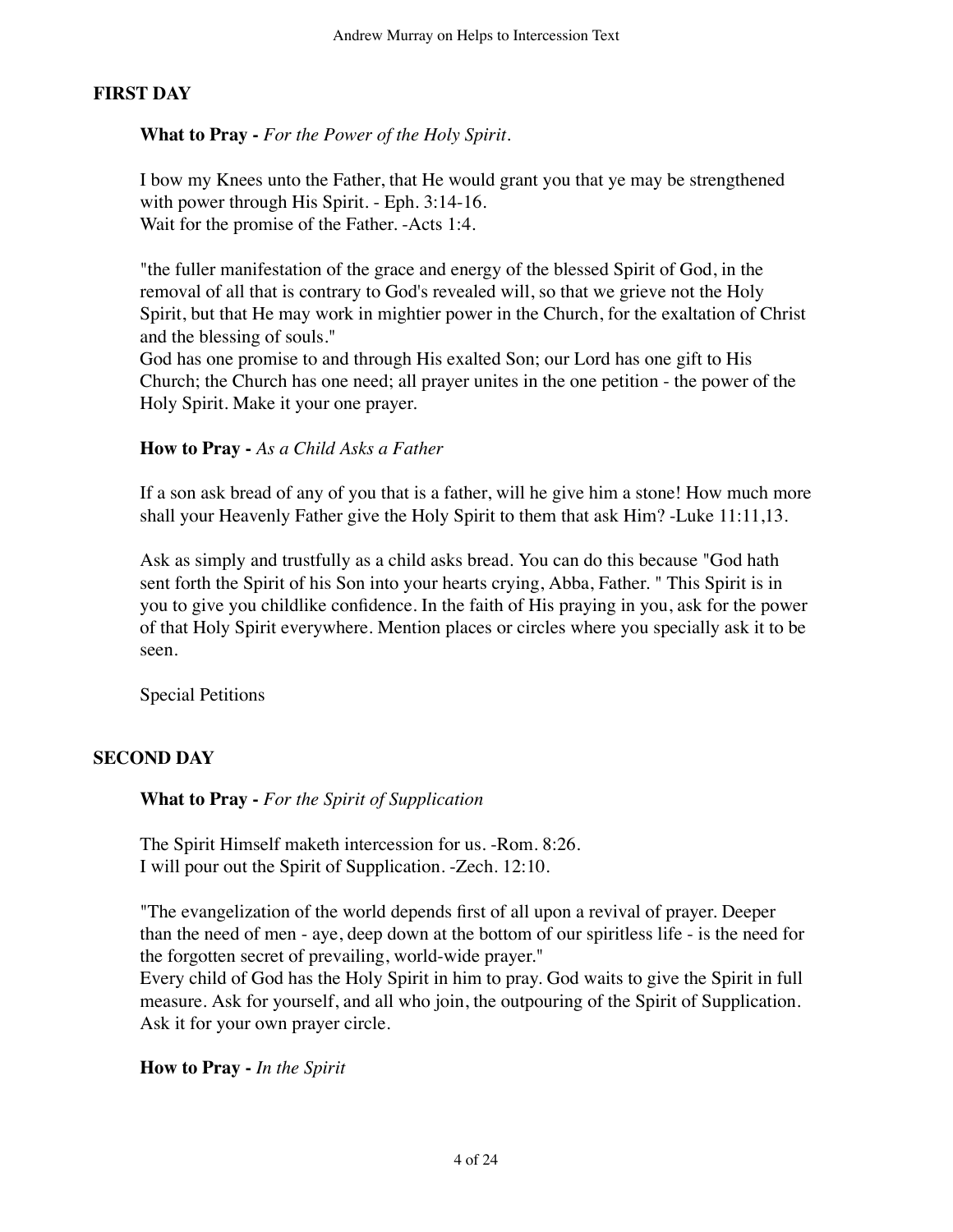With all prayer and supplication, praying at all seasons in the Spirit. -Eph.:18. Praying in the Holy Spirit. -Jude 20.

Our Lord gave His disciples on His resurrection day the Holy Spirit to enable them to wait for the full outpouring on the day of Pentecost. It is only in the power of the Spirit already in us, acknowledged and yielded to, that we can pray for His fuller manifestation. Say to the Father, it is the Spirit of His Son in you urging you to plead His promise.

Special Petitions

## **THIRD DAY**

#### **What to Pray -** *For All Saints*

With all prayer and supplication praying at all seasons, and watching thereunto in all perseverance and supplication for all saints. -Eph. 6: 18.

Every member of a body is interested in the welfare of the whole, and exists to help and complete the others. Believers are one body, and ought to pray, not so much for the welfare of their own church or society, but, first of all, for all saints. This large, unselfish love is the proof that Christ's Spirit and Love are teaching them to pray. Pray first for all and then for the believers around you.

## **How to Pray -** *In the Love of the Spirit*

By this shall all men know that ye are My disciples, if ye have love one to another. -John 13:35.

I pray that they all may be one, that the world may believe that Thou didst send Me. -John 17:21.

I beseech you, brethren, by the love of the Spirit, that ye strive together with me in your prayers to God for me. -Rom. 15:30.

Above all things being fervent in your love among yourselves. -1 Pet. 4:8.

If we are to pray we must love. Let us say to God we do love all His saints; let us say we love specially every child of His we know. Let us pray with fervent love, in the love of the Spirit.

Special Petitions

## **FOURTH DAY**

#### **What to Pray -** *For the Spirit Holiness*

God is the Holy One. His people is a holy people. He speaks: *I am holy: I am the Lord*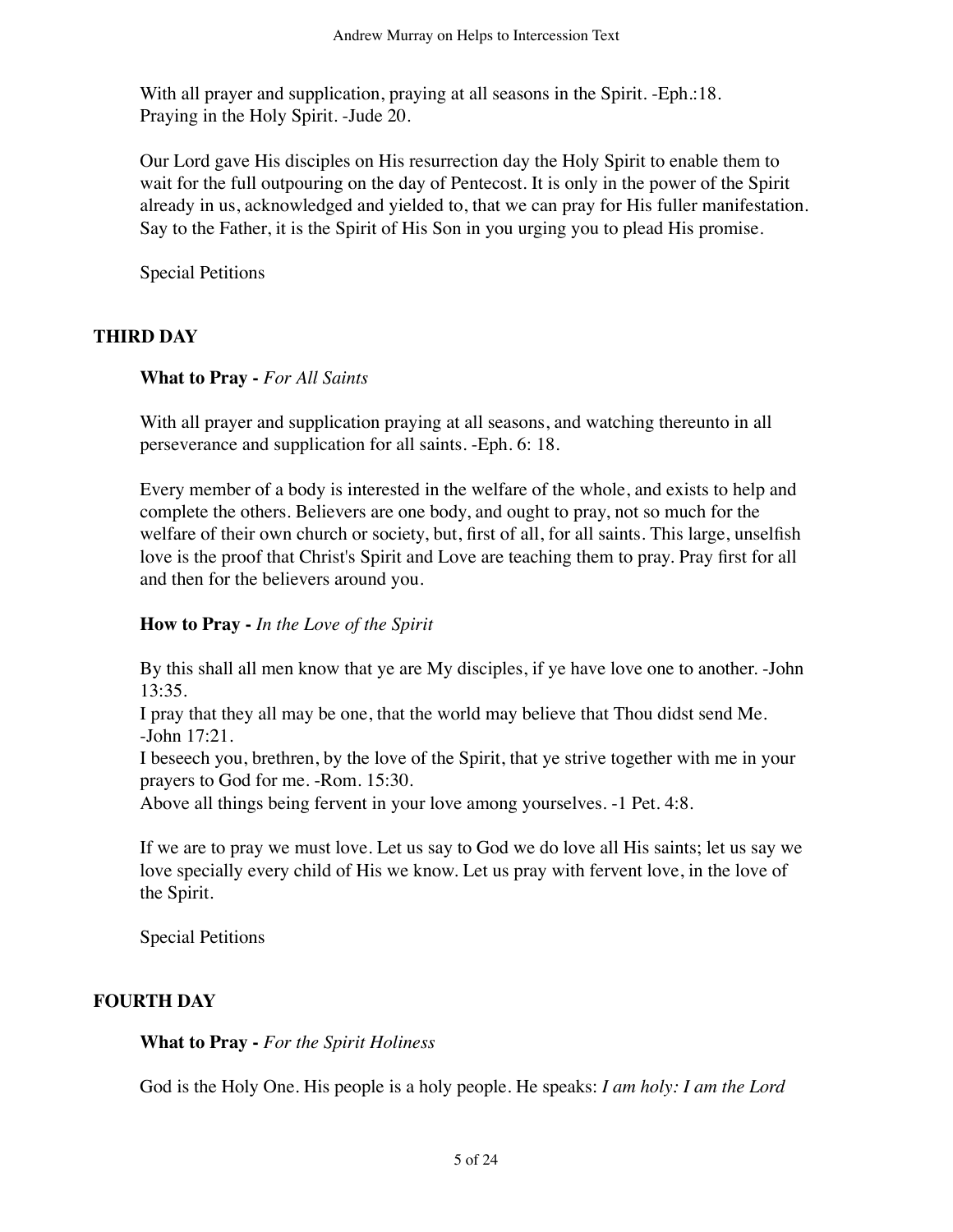*which make you holy.* Christ prayed: *Sanctify them. Make them holy through Truth.* Paul prayed: *God establish your hearts unblameable in holiness. God sanctify you wholly!*

Pray for all saints - God's holy ones - throughout the Church, that the Spirit of holiness may rule them. Specially for new converts. For the saints in your own neighborhood or congregation. For any you are specially interested in. Think of their special need, weakness, or sin, and pray that God may make them holy.

#### **How to Pray -** *Trusting in God 's Omnipotence*

The things that are impossible with men are possible with God. When we think of the great things we ask for, of how little likelihood there is of their coming, of our own insignificance, prayer is not only wishing, or asking, but believing and accepting. Be still before God and ask Him to let you know Him as the Almighty One, and leave your petitions with Him Who doeth wonders.

Special Petitions

#### **FIFTH DAY**

#### **What to Pray -** *That God's People May Be Kept from the World*

Holy Father, keep through Thine own name those whom Thou hast given Me. I pray not that Thou shouldest take them out of the world, but that Thou shouldest Keep them from the evil. They are not of the world, even as I am not of the world. -John 17:11, 15, 16.

In the last night Christ asked three things of His disciples: that they might be kept as those who are not of the world; that they might be sanctified; that they might be one in love. You cannot do better than pray as Jesus prayed. Ask for God's people that they may be kept separate from the world and its spirit; that they, by the Spirit, may live as those who are not of the world.

#### **How to Pray -** *Having Confidence before God*

Beloved, if our heart condemn us not, then have we confidence toward God. And whatsoever we ask, we receive of Him, because we keep His commandments, and do those things that are pleasing in His sight. - 1 John 3:21, 22.

Learn these words by heart. Get them into your heart. Join the ranks of those who, with John, draw near to God with an assured heart, that does not condemn them, having confidence toward God. In this spirit pray for your brother who sins (1 John 5: 16). In the quiet confidence of an obedient child, plead for those of your brethren who may be giving way to sin. Pray for all to be kept from the evil. And say often, "What we ask, we receive, because we keep and do."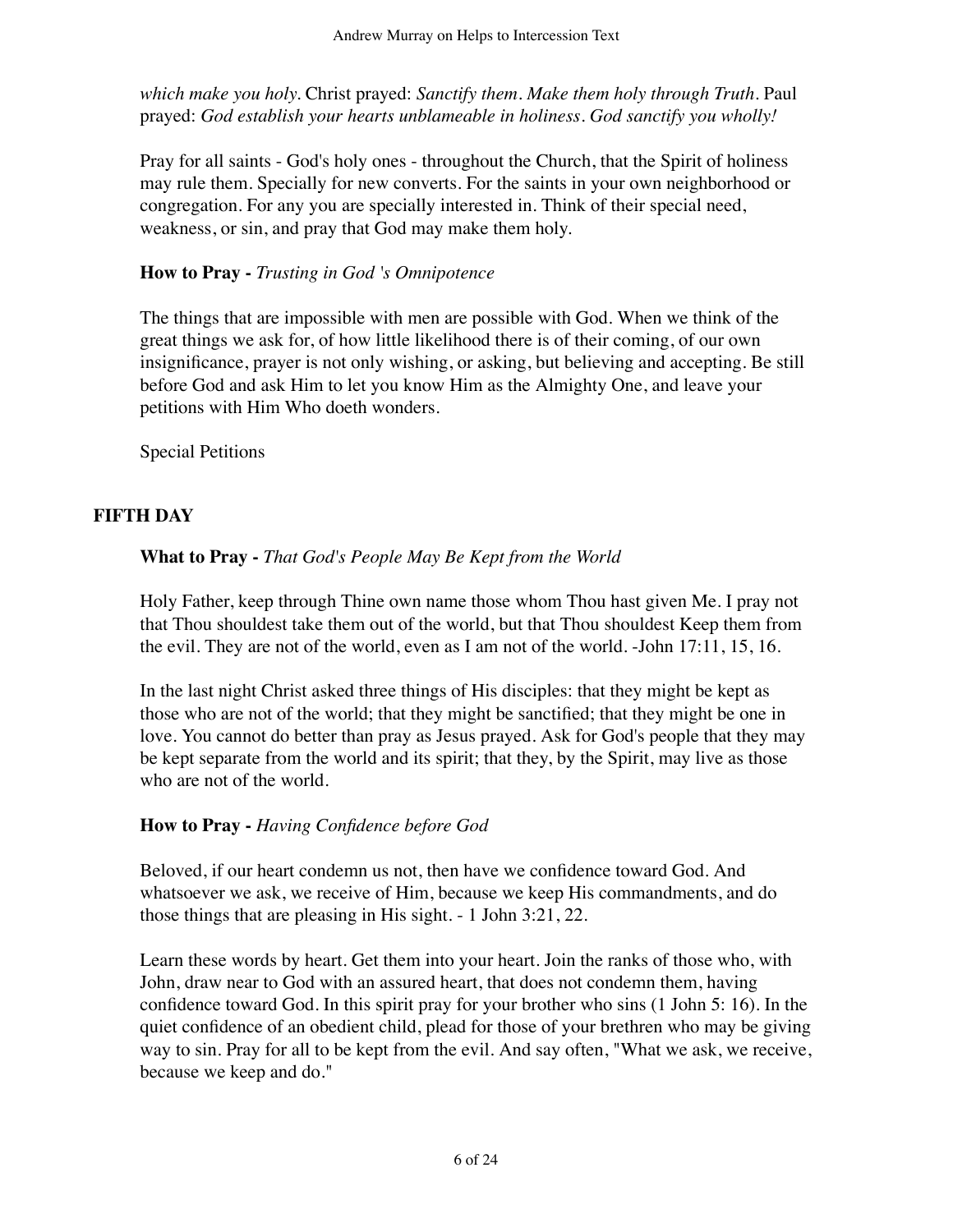Special Petitions

# **SIXTH DAY**

## **What to Pray -** *For the Spirit of Love in the Church*

I pray that they may be one, even as we are one: I in them and Thou in Me; that the world may know that Thou hast sent Me, and hast loved them, as Thou hast loved Me . . that the love wherewith Thou hast loved Me may be in them, and I in them. -John 17:22, 23, 26. The fruit of the Spirit is love. -Gal. 5:22.

Believers are one in Christ, as He is one with the Father. The love of God rests on them, and can dwell in them. Pray that the power of the Holy Ghost may so work this love in believers, that the world may see and know God's love in them. Pray much for this.

## **How to Pray -** *As One of God 's Remembrancers*

I have set watchmen on thy walls, which shall never hold their peace day nor night: ye that are the Lord's remembrancers, keep not silence, and give Him no rest.-Isa. 62:6.

Study these words until your whole soul be filled with the consciousness, I am appointed intercessor. Enter God's presence in that faith. Study the world's need with that thought it is my work to intercede; the Holy Spirit will teach me for what and how. Let it be an abiding consciousness: My great at lifework, like Christ's, is intercession - to pray for believers and those who do not yet know God.

Special Petitions

# **SEVENTH DAY**

**What to Pray -** *For the Power of the Holy Spirit on Ministers*

I beseech you that ye strive together with me in your prayers to God for me. -Rom. 15 :30.

He will deliver us; ye also helping together on our behalf by your supplication.. -2 Cor. 1:10, 11.

What a great host of ministers there is in Christ's Church. What need they have of prayer. What a power they might be, if they were all clothed with the power of the Holy Ghost. Pray definitely for this; long for it. Think of your minister, and ask it very specially for him. Connect every thought of the ministry, in your town or neighborhood or the world, with the prayer that all may be filled with the Spirit. Plead for them the promise, "Tarry until ye be clothed with power from on high." Luke 24:49. "Ye shall receive power, when the Holy Ghost is come upon you. " Acts 1 :8.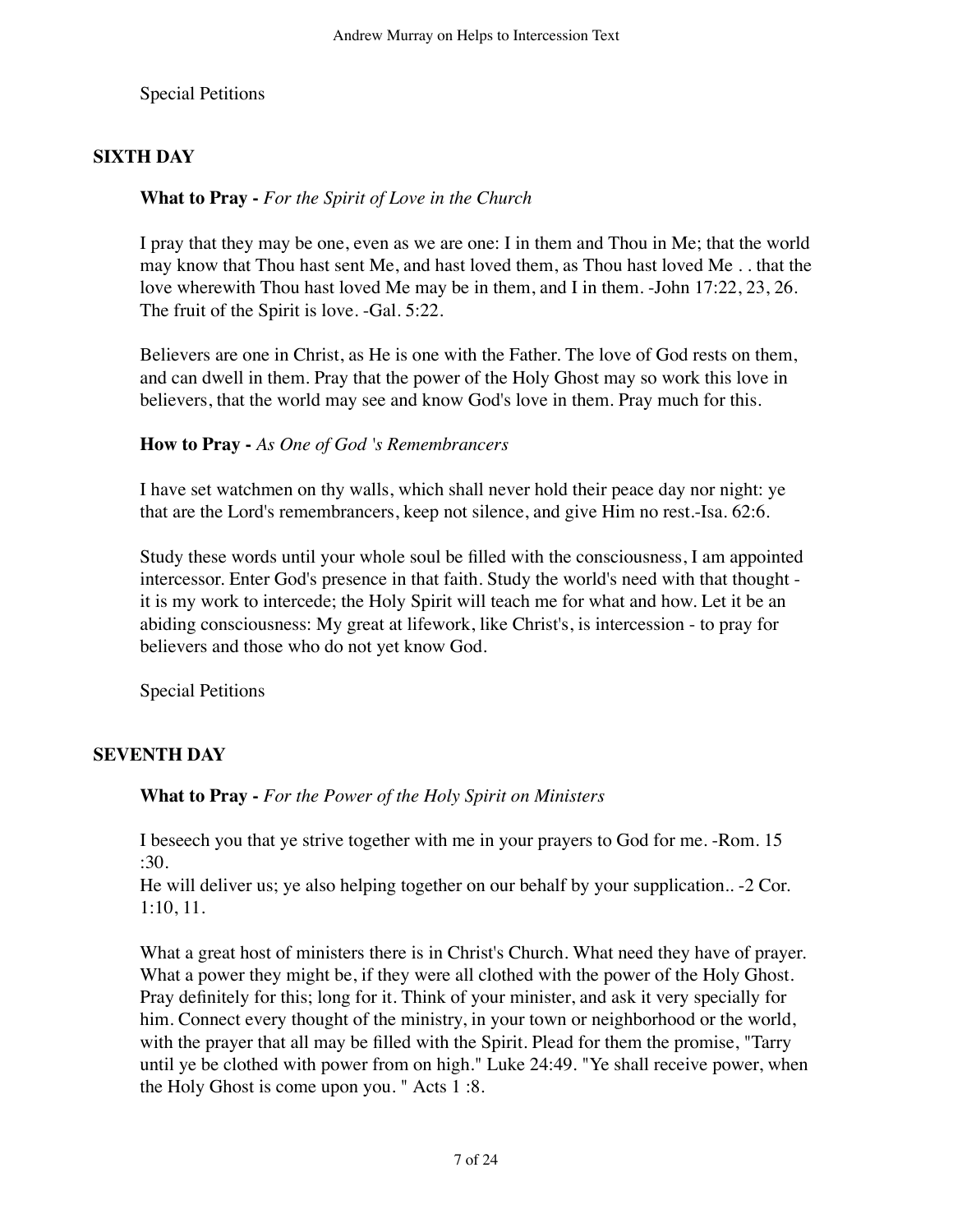## **How to Pray -** *In Secret*

But thou, when thou prayest, enter into thy inner chamber, and having shut thy door, pray to thy Father which is in secret. -Matt. 6:6.

He withdrew again into the mountain to pray, Himself alone. -Matt. 14:23; John 6:15.

Take time and realize, when you are alone with God: Here am I now, face to face with God, to intercede for His servants. Do not think you have no influence, or that your prayer will not be missed. Your prayer and faith will make a difference. Cry in secret to God for His ministers.

Special Petitions

## **EIGHTH DAY**

**What to Pray -** *For the Spirit on All Christian Workers*

Ye also helping together on our behalf that for the gift bestowed upon us by means of many, thanks may be given by many on our behalf. -2 Cor. 1:11.

What multitudes of workers in connection with our churches and missions, our railways and postmen, our soldiers and sailors, our young men and young women, our fallen men and women, our poor and sick! God be praised for this! What could they not accomplish if each were living in the fullness of the Holy Spirit? Pray for them; it makes you a partner in their work, and you will praise God each time you hear of blessing anywhere.

## **How to Pray -** *With Definite Petitions*

What wilt thou that I should do unto thee? - Luke 18:41.

The Lord knew what the man wanted, and yet He asked him. The utterance of our wish gives point to the transaction in which we are engaged with God, and so awakens faith and expectation. Be very definite in your petitions, so as to know what answer you may look for. Just think of the great host of workers, and ask and expect God definitely to bless them in answer to the prayer of His people. Then ask still more definitely for workers around you. Intercession is not the breathing out of pious wishes; its aim is - in believing, persevering prayer - to receive and bring down blessing.

Special Petitions

## **NINTH DAY**

**What to Pray -** *For God's Spirit on Our Mission Work*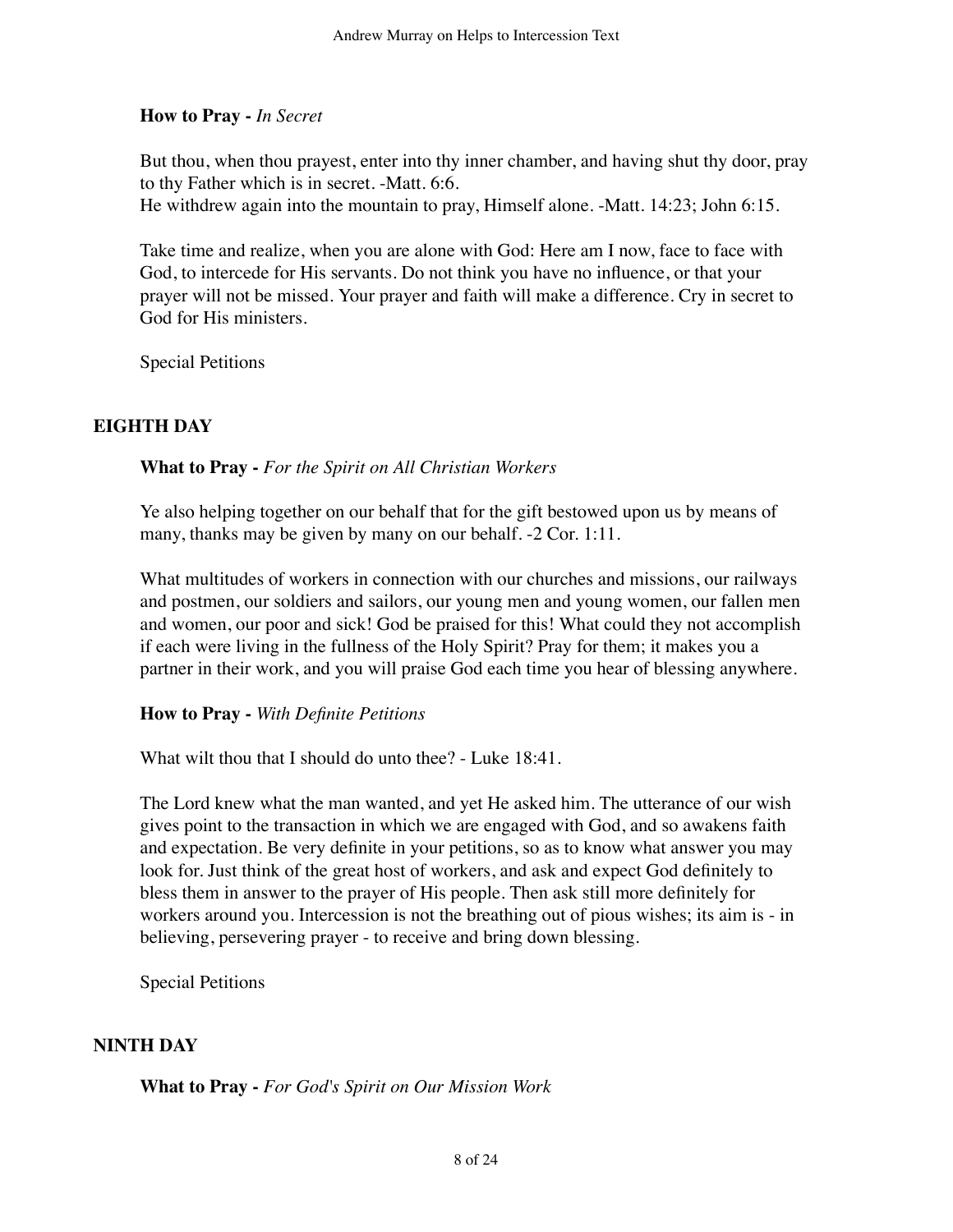The evangelization of the world depends first of all upon a revival of prayer. Deeper than the need for men - aye, deep down at the bottom of our spiritless life, is the need for the forgotten secret of prevailing, world-wide prayer.

As they ministered to the Lord, and fasted, the Holy Ghost said, Separate Me Barnabas and Saul. Then when they had fasted and prayed, they sent them away. So they being sent forth by the Holy Ghost, departed. -Acts 13 3, 4.

Pray that our mission work may all be done in this spirit - waiting on God, hearing the voice of the Spirit, sending forth men with fasting and prayer. Pray that in our churches our mission interest and mission work may be in the power of the Holy Spirit and of prayer. It is a Spirit-filled, praying Church that will send out Spirit-filled missionaries, mightily in prayer.

## **How to Pray -** *Take Time*

I give myself unto prayer. -Ps. 109:4. We will give ourselves continually to prayer. -Acts 6:4. Be not rash with thy mouth, and let not thine heart be hasty to utter anything before God. -Eccles. 5:2. And He continued all night in prayer to God. -Luke 6:12.

*Time is one of the chief standards of value. The time we give is a proof of the interest we feel. We need time with God - to realize His presence; to wait for Him to make Himself known; to consider and feel the needs we plead for; to take our place in Christ; to pray till we can believe that we have received.* Take time in prayer, and pray down blessing on the mission work of the Church .

Special Petitions

# **TENTH DAY**

## **What to Pray -** *For God's Spirit on Our Missionaries*

What the world needs today is not only more missionaries , but the outpouring of God 's Spirit on everyone whom He has sent out to work for Him in the foreign field. Ye shall receive power, when the Holy Ghost is come upon you: and ye shall be My witnesses unto the uttermost part of the earth. -Acts 1:8.

God always gives His servants power equal to the work He asks of them. Think of the greatness and difficulty of this work, - casting Satan out of his strongholds - and pray that everyone who takes part in it may receive and do all his work in the power of the Holy Ghost. Think of the difficulties of your missionaries, and pray for them.

## **How to Pray -** *Trusting God 's Faithfulness*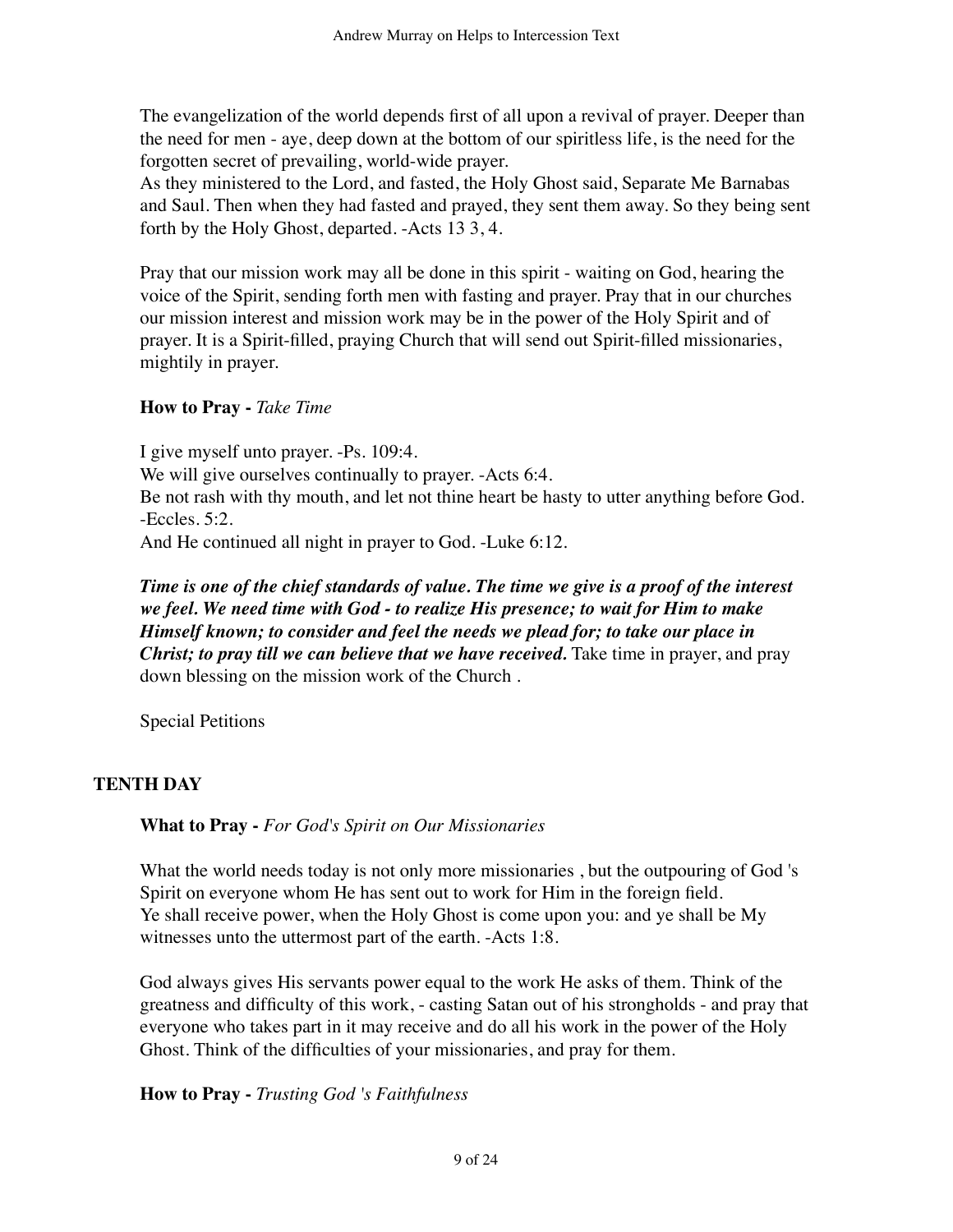He is faithful that promised. She counted Him faithful who promised. -Heb. 10:23; 11:11.

Just think of God's promises to His Son, concerning His kingdom; to the Church, concerning the heathen; to His servants, concerning their work; to yourself, concerning your prayer; and pray in the assurance that He is faithful, and only waits for prayer and faith to fulfil them. "Faithful is He that calleth you" (to pray), "who also will do it" (what He has promised). 1 Thess. 5:24.

Take up individual missionaries, make yourself one with them, and pray till you know that you are heard. Oh, begin to live for Christ's kingdom as the one thing worth living for!

Special Petitions

## **ELEVENTH DAY**

#### **What to Pray -** *For More Laborers*

Pray ye therefore the Lord of the harvest, that He send forth labourers into His harvest. - Matt. 9:38.

What a remarkable call of the Lord Jesus for help from His disciples in getting the need supplied. What an honor put upon prayer. What a proof that God wants prayer and will hear it.

Pray for laborers, for all students in theological seminaries, training homes, Bible institutes, that they may not go, unless He fits them and sends them forth; that our churches may train their students to seek for the sending forth of the Holy Spirit; that all believers may hold themselves ready to be sent forth, or to pray for those who can go.

## **How to Pray -** *In Faith, Nothing Doubting*

Jesus saith unto them, Have faith in God. Whosoever shall say unto this mountain, Be thou removed, and be thou cast into the sea; and shall not doubt in his heart, but shall believe that what he saith shall come to pass, he shall have it. -Mark 11:22, 23.

Have faith in God! Ask Him to make Himself known to you as the faithful mighty God, who worketh all in all; and you will be encouraged to believe that He can give suitable and sufficient laborers, however impossible this appears. But, remember, in answer to prayer and faith. Apply this to every opening where a good worker is needed. The work is God's. He can give the right workman. But He must be asked and waited on.

Special Petitions

## **TWELFTH DAY**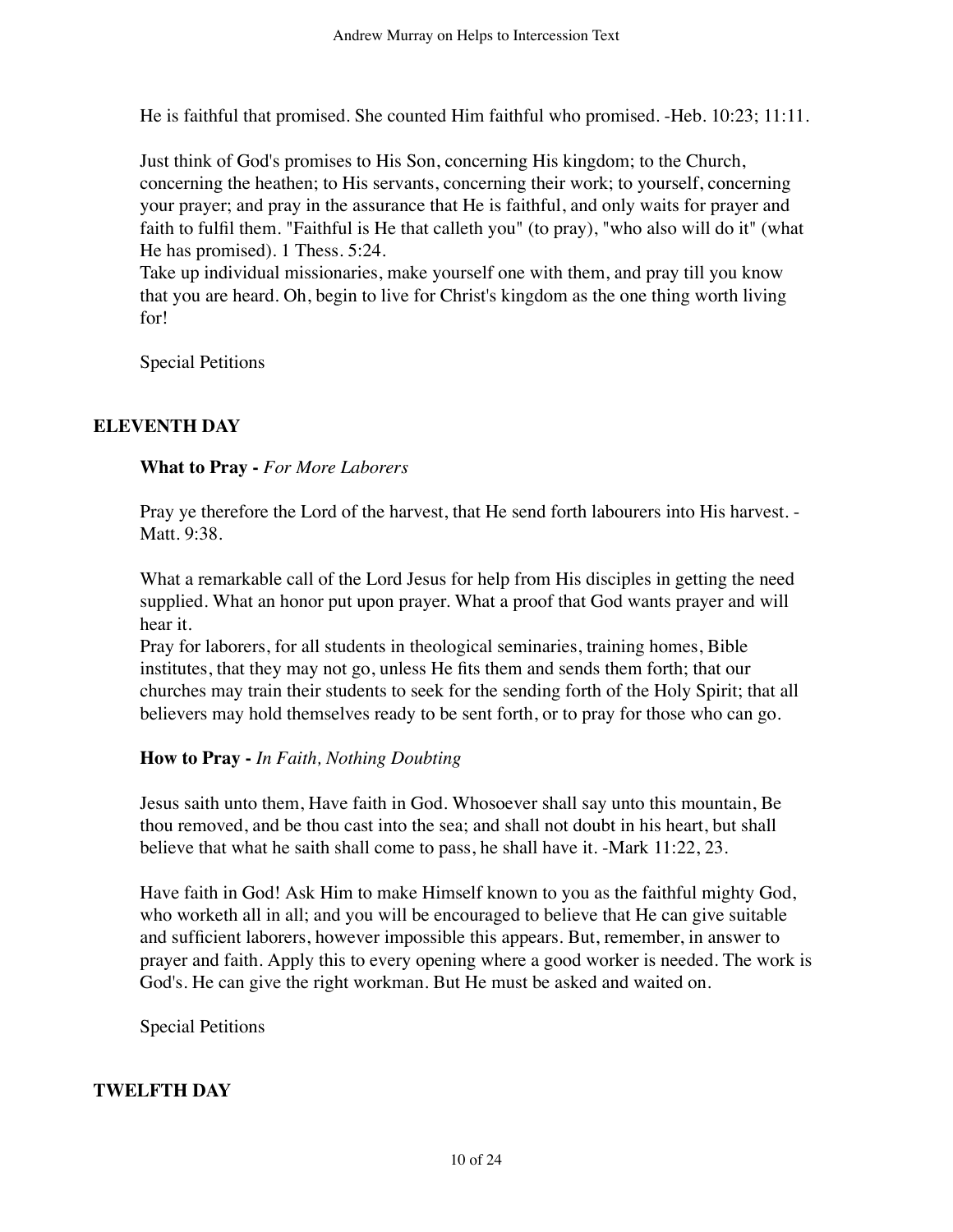**What to Pray -** *For the Spirit to Convince the World of Sin*

I will send the Comforter to you. And He, when He is come, will convict the world in respect of sin. -John 16:7, 8.

God's one desire, the one object of Christ's being manifested, is to take away sin. The first work of the Spirit on the world is conviction of sin. Without that, no deep or abiding revival, no powerful conversion. Pray for it, that the gospel may be preached in such power of the Spirit, that men may see that they have rejected and ,crucified Christ, and cry out, What shall we do?

Pray most earnestly for a mighty power of conviction of sin wherever the gospel is preached.

## **How to Pray -** *Stir Up Yourself to Take Hold of God 's Strength*

Let him take hold of My strength, that he may make peace with Me. -Isa. 27:5. There is none that calleth upon Thy name, that stirreth up himself to take hold of Thee. -Isa. 64:7.

Stir up the gift of God which is in thee. -2 Tim. 1:6.

First, take hold of God's strength. God is a Spirit. I cannot take hold of Him, and hold Him fast, but by the Spirit. Take hold of God's strength, and hold on till it has done for you what He has promised. Pray for the power of the Spirit to convict of sin. Second, stir up yourself - the power is in you by the Holy Spirit -- to take hold. Give your whole heart and will to it, and say, I will not let Thee go except Thou bless me.

Special Petitions

## **THIRTEENTH DAY**

**What to Pray -** *For the Spirit of Burning*

And it shall come to pass, that he that is left in Zion shall be called holy: when the Lord shall have washed away the filth of the daughters of Zion, by the Spirit of Judgment and the Spirit of Burning. -Isa. 4:3, 4.

A washing by fire! a cleansing by judgment! He that has passed through this shall be called holy. The power of blessing for the world, the power of work and intercession that will avail, depends upon the spiritual state of the Church; and that can only rise higher as sin is discovered and put away. Judgment must begin at the house of God. There must be conviction of sin for sanctification. Beseech God to give His Spirit as a Spirit of Judgment and a Spirit of Burning - to discover and burn out sin in His people.

**How to Pray -** *In the Name of Christ*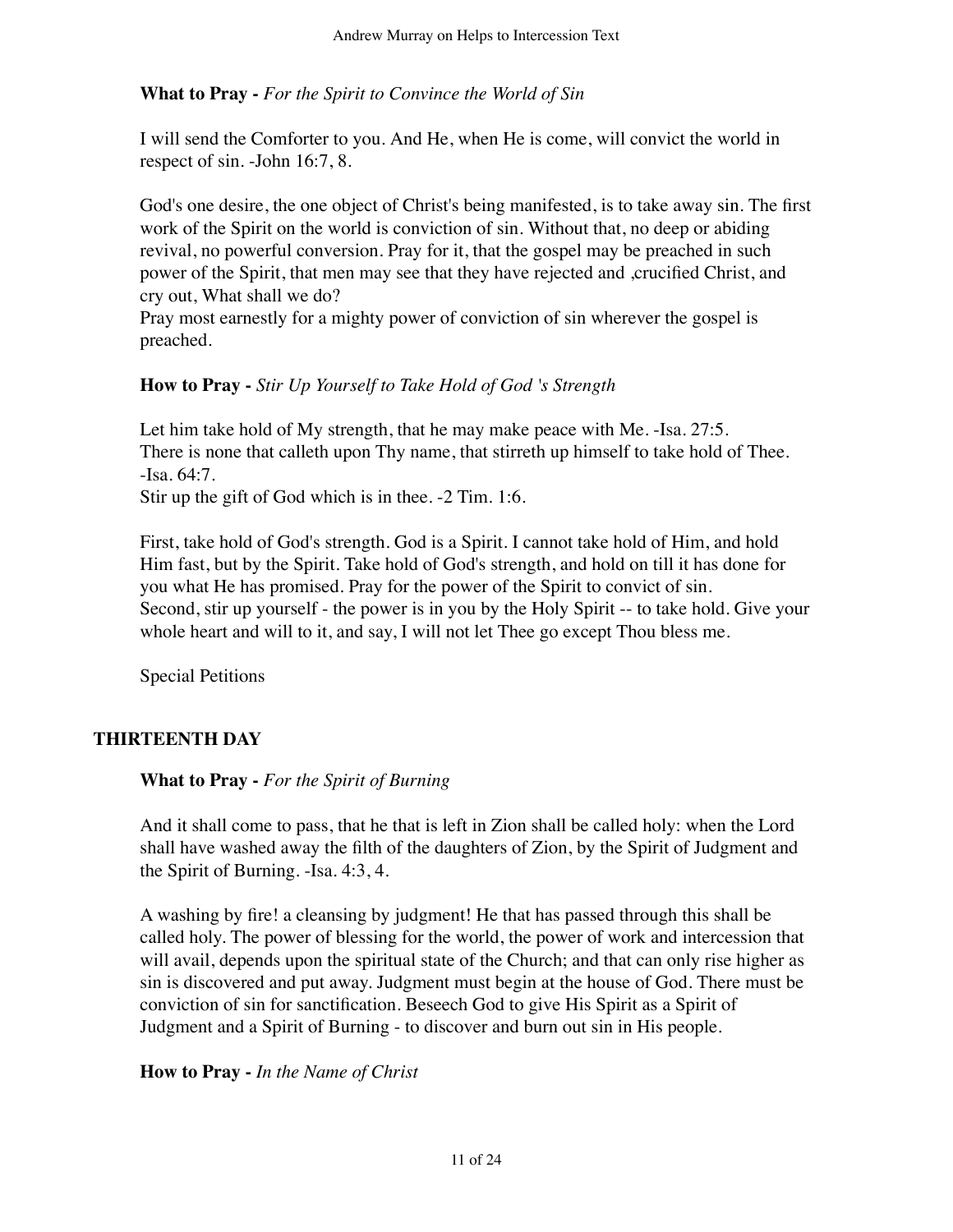And whatsoever ye shall ask in My name, that will I do, that the Father may be glorified in the Son. If ye shall ask any thing in My name, I will do it. -John 14:13, 14.

Ask in the name of your Redeemer God, who sits upon the throne. Ask what He has promised, what He gave His blood for, that sin may be put away from among His people, Ask - the prayer is after His own heart - for the spirit of deep conviction of sin to come among His people. Ask for the spirit of burning. Ask in the faith of His name - the faith of what He wills, of what He can do - and look for the answer. Pray that the Church may be blessed, to be made a blessing in the world.

Special Petitions

## **FOURTEENTH DAY**

**What to Pray -** *For the Church of the Future*

That the children might not be as their fathers, a generation that set not their heart aright, and whose spirit was not steadfast with God. -Ps. 78:8. I will pour My Spirit upon thy seed, and My blessing upon thy offspring. -Isa. 44:3.

Pray for the rising generation, who are to come after us. Think of the young men and women and children of this age, and pray for all the agencies at work among them; that in associations and societies and unions, in homes and schools, Christ may be honored, and the Holy Spirit get possession of them. Pray for the young of your neighborhood.

## **How to Pray -** *With the Whole Heart*

The Lord grant thee according to thine own heart. -Ps. 20:4. Thou hast given him his heart's desire. -Ps. 21:2. I cried with my whole heart; hear me, O Lord. -Ps. 119:145.

God lives, and listens to every petition with His whole heart. Each time we pray the whole Infinite God is there to hear. He asks that in each prayer the whole man shall be there too; that we shall cry with our whole heart. Christ gave Himself to God for men; and so He takes up every need into His intercession. If once we seek God with our whole heart, the whole heart will be in every prayer with which we come to this God. Pray with your whole heart for the young.

Special Petitions

## **FIFTEENTH DAY**

**What to Pray -** *For Schools and Colleges*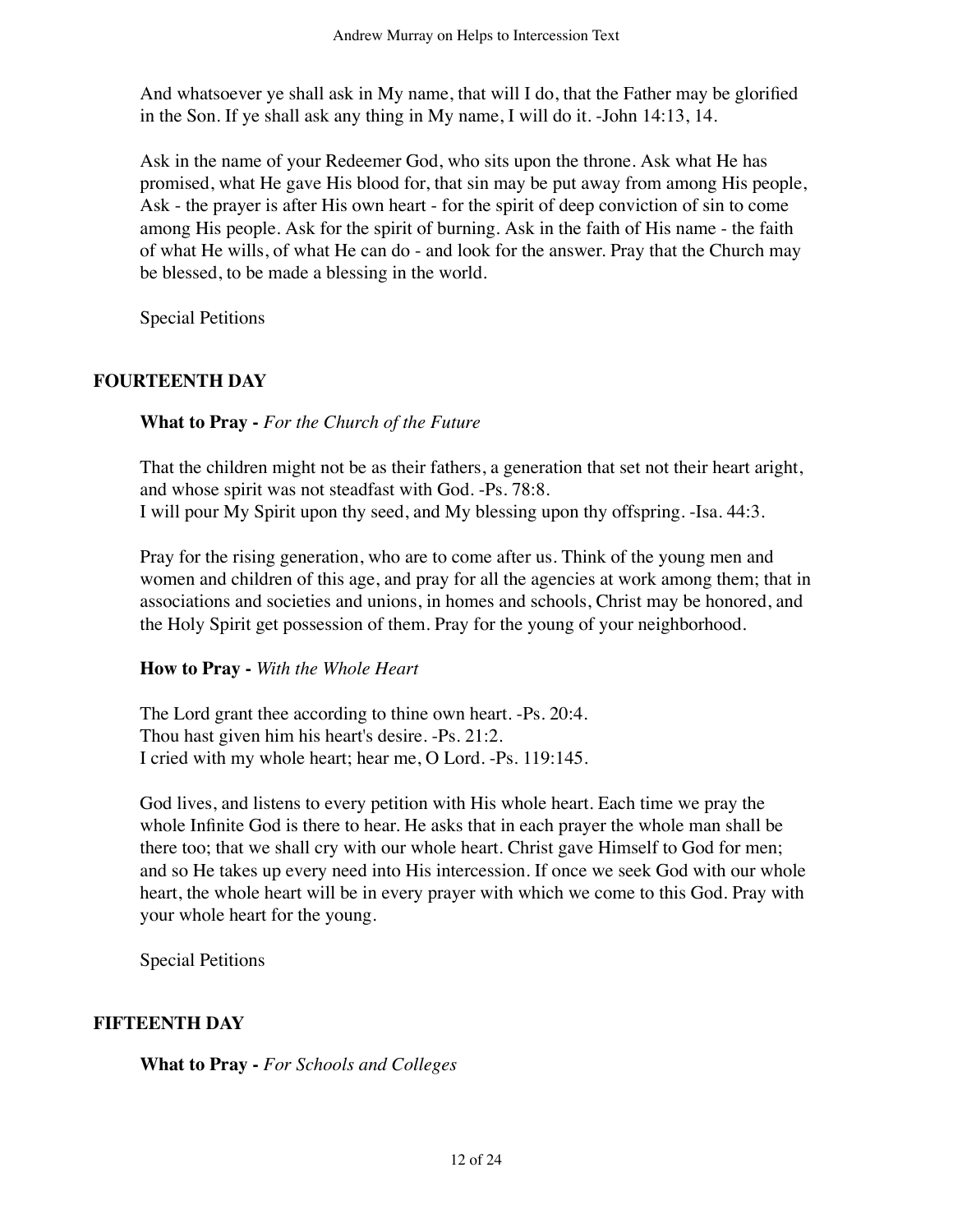As for Me, this is My Covenant with them, saith the Lord: My Spirit that is upon thee and My Words which I have put in thy mouth, shall not depart out of thy mouth, nor out of the mouth of thy seed, nor out of the mouth of thy seed's seed, saith the Lord, from henceforth and for ever. -Isa. 59:21.

The future of the Church and the world depends, to an extent we little conceive, on the education of the day. The Church may be seeking to evangelize the heathen, and be giving up her own children to secular and materialistic influences. Pray for schools and colleges, and that the Church may realize and fulfill its momentous duty of caring for its children. Pray for godly teachers.

#### **How to Pray -** *Not Limiting God*

They limited the Holy One of Israel. -Ps. 78:41. He did not many mighty works there because of their unbelief. -Matt. 13:5. Is anything too hard for the Lord! -Gen. 18:14. Ah, Lord God! Thou hast made the heaven and the earth by Thy great power; there is nothing too hard for Thee. Behold, I am the Lord: is there anything too hard for Me! -Jer. 32:17, 27.

Beware, in your prayer, above everything,of limiting God, not only by unbelief, but by fancying that you know what He can do. Expect unexpected things, above all that we ask or think. Each time you intercede, be quiet first and worship God in His glory. Think of what He can do, of how He delights to hear Christ, of your place in Christ, and expect great things.

Special Petitions

## **SIXTEENTH DAY**

## **What to Pray -** *For the Power of the Holy Spirit in Our Sunday Schools*

Thus saith the Lord, Even the captives of the mighty shall be taken away, and the prey of the terrible shall be delivered: for I will contend with him that contendeth with thee, and will save thy children. -Isa. 49:25.

Every part of the work of God's Church is His work. He must do it. Prayer is the confession that He will - the surrender of ourselves into His hands to let Him - work in us and through us. Pray for the hundreds of thousands of Sunday School teachers, that those who know God may be filled with His Spirit. Pray for your own Sunday School. Pray for the salvation of the children.

## **How to Pray -** *Boldly*

We have a great High Priest, Jesus the Son of God. Let us therefore come boldly unto the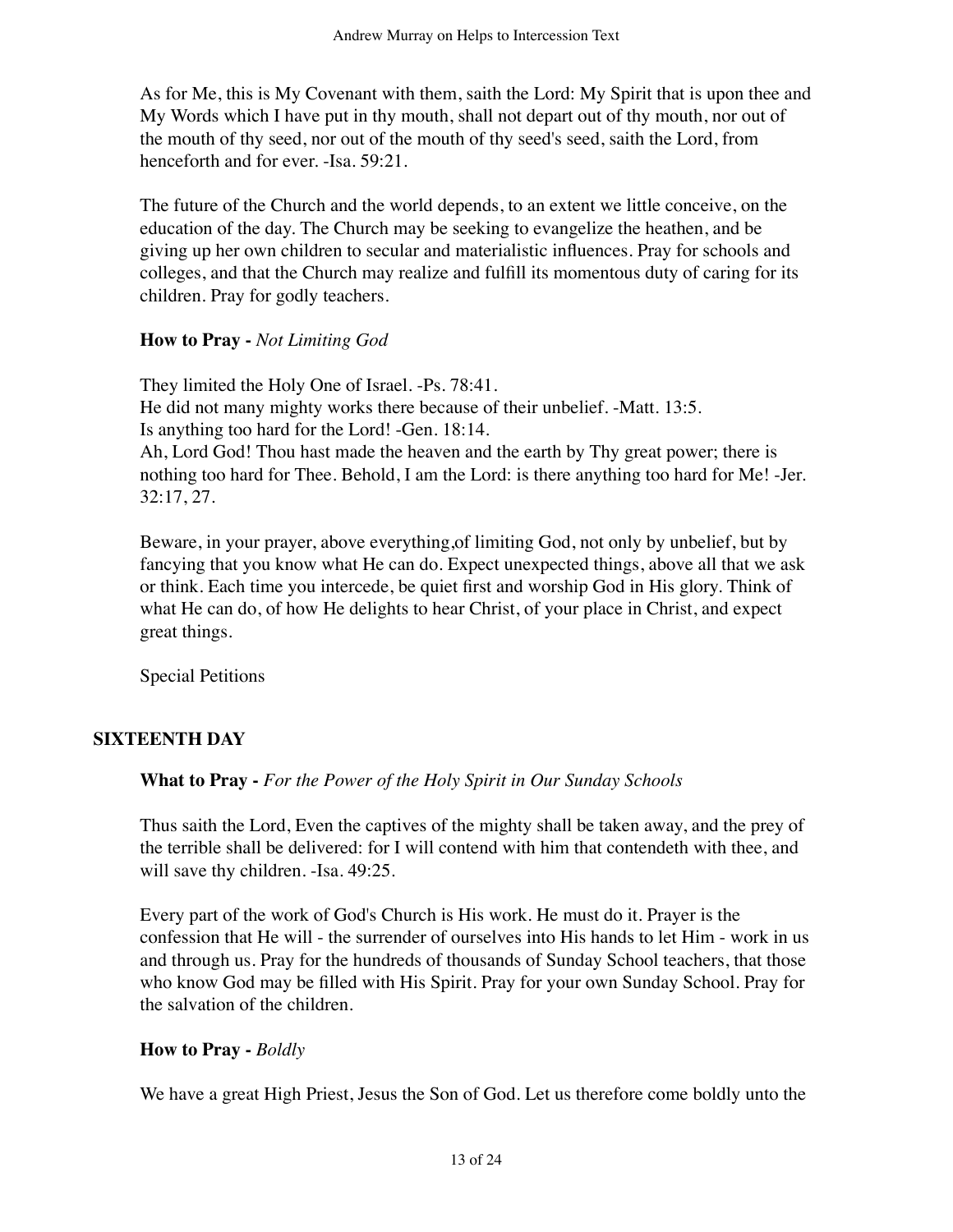throne of grace. -Heb. 4: 14, 16.

These hints to help us in our work of intercession - what are they doing for us? Making us conscious of our feebleness in prayer? Thank God for this. It is the very first lesson we need on the way to pray the effectual prayer that availeth much. Let us persevere, taking each subject boldly to the throne of grace. As we pray we shall learn to pray and to believe and to expect with increasing boldness. Hold fast your assurance: it is at God's command you come as an intercessor. Christ will give you grace to pray aright.

Special Petitions

## **SEVENTEENTH DAY**

**What to Pray -** *For Kings and Rulers*

I exhort therefore, first of all, that supplications, prayers, intercessions, thanksgiving, be made for all men; for kings and all that are in high places; that we may lead a tranquil and quiet life in all godliness and gravity. -1 Tim. 2:1,2.

What a faith in the power of prayer! A few feeble and despised Christians are to influence the mighty Roman emperors, and help in securing peace and quietness. Let us believe that prayer is a power that is taken up by God in His rule of the world. Let us pray for our country and its rulers; for all the rulers of the world; for rulers in cities or districts in which we are interested. When God's people unite in this, they may count upon their prayers effecting in the unseen world more than they know. Let faith hold this fast.

#### **How to Pray -** *The Prayer before God as Incense*

And another angel came and stood at the altar, having a golden censer; and there was given unto him much incense, that he should add it unto the prayers of all the saints upon the golden altar which was before the throne. And the smoke of the incense, with the prayers of the saints, went up before God out of the angel's hand. And the angel taketh the censer; and he filled it with the fire upon the altar, and cast it upon the earth: and there followed thunder, and voices, and lightning, and an earthquake. -Rev. 8:3-5.

The same censer brings the prayer of the saints before God and casts fire upon the earth. The prayers that go up to heaven have their share in the history of this earth. Be sure that thy prayers enter God's presence.

Special Petitions

#### **EIGHTEENTH DAY**

**What to Pray -** *For Peace*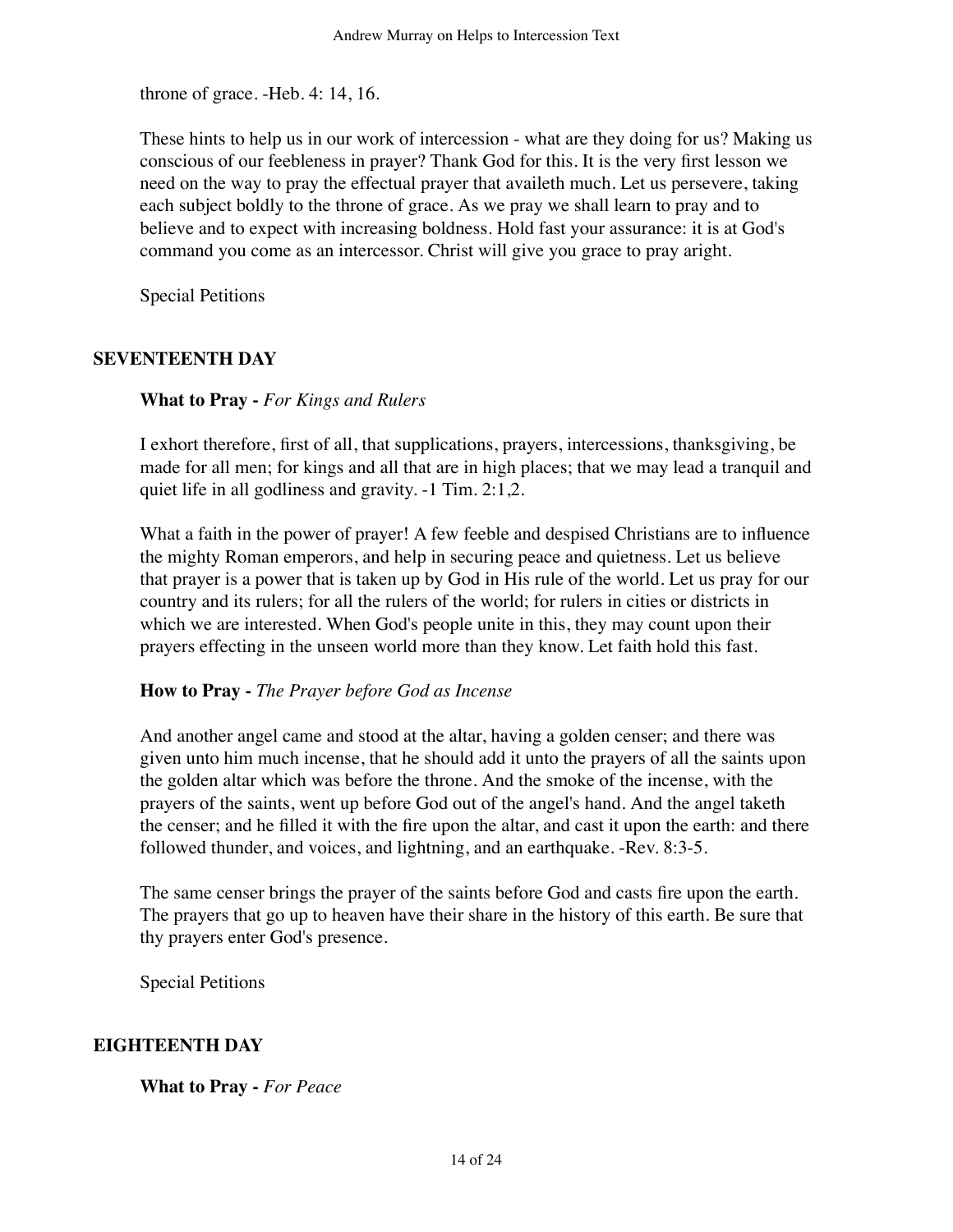I exhort therefore first of all, that supplications be made for Kings and all that are in high places; that we may lead a tranquil and quiet life in all godliness and gravity. For this is good and acceptable in the sight of God our Saviour. -1 Tim. 2:1-3. He maketh wars to cease unto the end of the earth. -Ps. 46:9

What a terrible sight! - the military armaments in which the nations find their pride. What a terrible thought!. - the evil passions that may at any moment bring on war. And what a prospect for suffering and desolation that must come. God can, in answer to the prayer of His people, give peace. Let us pray for it, and for the rule of righteousness on which alone it can be stablished.

#### **How to Pray -** *With the Understanding*

What is it then will pray with the spirit, and I will pray with the understanding.  $-1$  Cor. 14: 15.

We need to pray with the spirit, as the vehicle of the intercession of God's Spirit, if we are to take hold of God in faith and power. We need to pray with the understanding, if we are really to enter deeply into the needs we bring before Him. Take time to apprehend intelligently, in each subject, the nature, the extent, the urgency of the request, the ground and way and certainty of God's promise as revealed in His Word. Let the mind affect the heart. Pray with the understanding and with the spirit.

Special Petitions

## **NINETEENTH DAY**

#### **What to Pray -** *For the Holy Spirit on Christendom*

Having a form of godliness, but denying the power thereof. -2 Tim. 3:5. Thou hast a name that thou livest, and thou art dead. -Rev. 3: 1.

There are five hundred million nominal Christians. The state of the majority is unspeakably awful. Formality, worldliness, ungodliness, rejection of Christ's service, ignorance, and indifference - to what an extent does all this prevail. We pray for the heathen - oh! do let us pray for those bearing Christ's name - many in worse than heathen darkness.

Does not one feel as if one ought to begin to give up his life, and to cry day and night to God for souls? In answer to prayer God gives the power of the Holy Ghost.

#### **How to Pray -** *In Deep Stillness of Soul*

My soul is silent unto God: from Him cometh my salvation. -Ps. 62:1.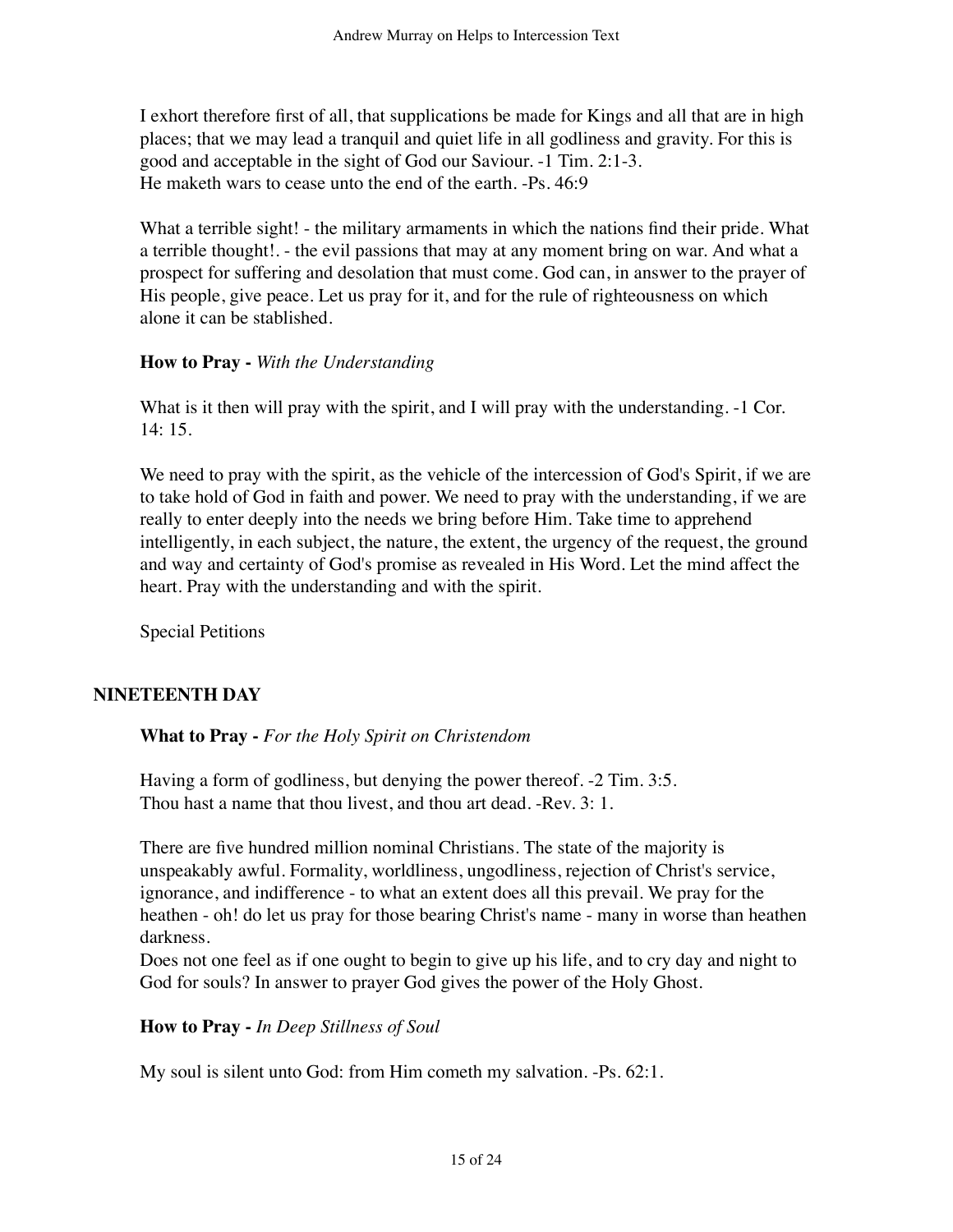Prayer has its power in God alone. The nearer a man comes to God Himself, the deeper he enters into God's will; the more he takes hold of God, the more power in prayer. God must reveal Himself. If it please Him to make Himself known, He can make the heart conscious of His presence. Our posture must be that of holy reverence, of quiet waiting and adoration.

As your month of intercession passes on, and you feel the greatness of your work, be still before God. Thus you will get power to pray.

Special Petitions

## **TWENTIETH DAY**

**What to Pray -** *For God's Spirit on the Heathen*

Behold, these shall come from far; and these from the land of Sinim. -Isa. 49: 12. Princes shall come out of Egypt; Ethiopia shall haste to stretch out her hands to God. -Ps. 68:31.

I the Lord will hasten it in his time. -Isa. 60:22.

Pray for the heathen, who are yet without the Word. Think of China, with her three hundred millions - a million a month dying without Christ. Think of Dark Africa, with its two hundred millions. Think of thirty millions a year going down into the thick darkness. If Christ gave His life for them, will you not do so? You can give yourself up to intercede for them. Just begin, if you have never yet begun, with this simple monthly school of intercession. The ten minutes you give will make you feel this is not enough. God's Spirit will draw you on. Persevere, however feeble you are. Ask God to give you some country or tribe to pray for. Can anything be nobler than to do as Christ did? Give your life for the heathen.

## **How to Pray -** *With Confident Expectation of an Answer*

Call unto me, and I will answer thee, and will shew thee great things and difficult, which thou knowest not. -Jer. 33:3.

Thus saith the Lord God: I will yet be inquired of, that I do it. -Ezek. 3:37.

Both texts refer to promises definitely made, but their fulfillment would depend upon prayer: God would be inquired of to do it.

Pray for God's fulfillment of His promises to His Son and His Church, and expect the answer. Plead for the heathen: plead God's promises.

Special Petitions

#### **TWENTY-FIRST DAY**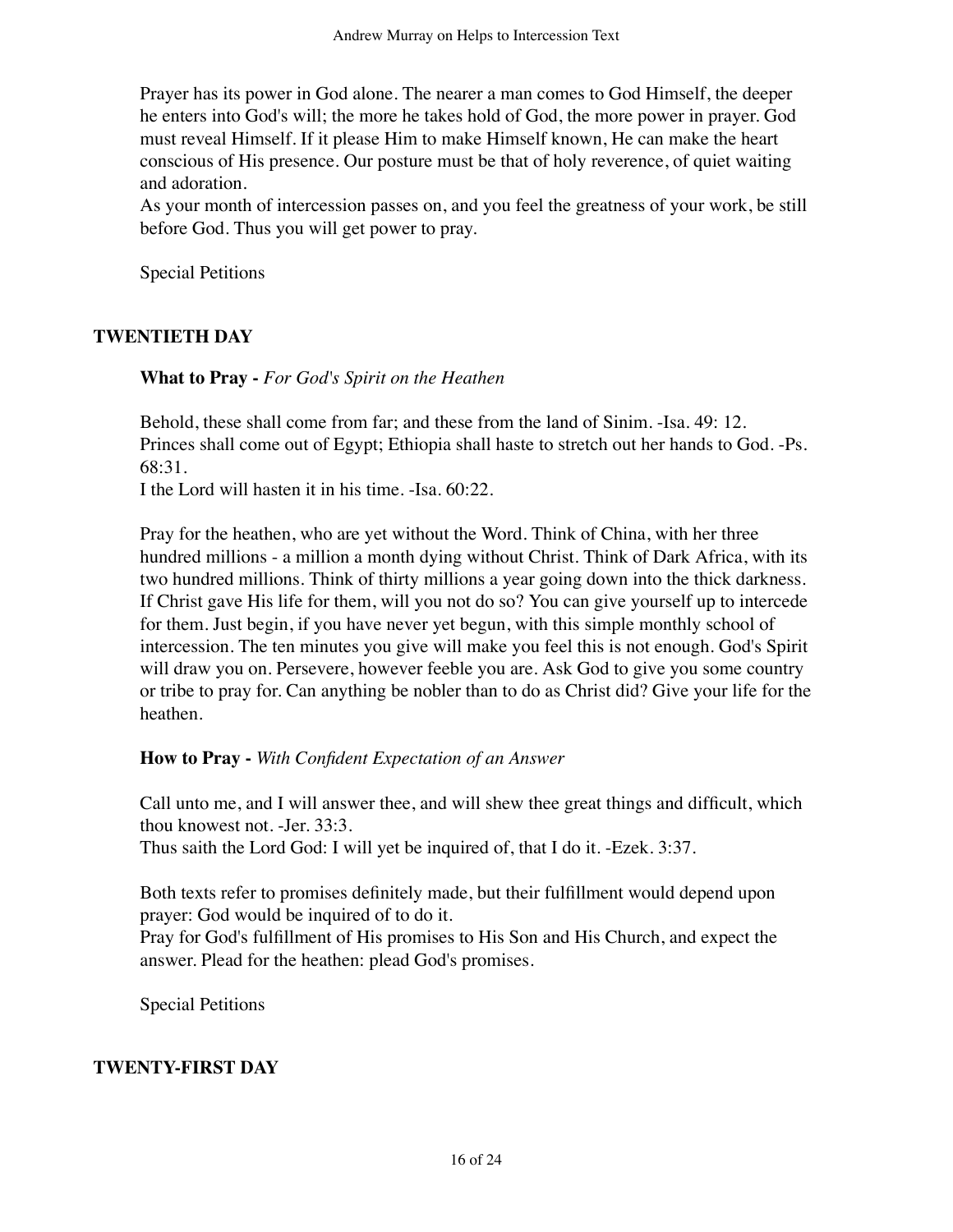## **What to Pray -** *For God's Spirit on the Jews*

I will pour out upon the house of David, and the inhabitants of Jerusalem, the Spirit of grace and supplications; and they shall look unto Me whom they pierced. -Zech. 12: 10. Brethren, my heart's desire and my supplication to God is for them, that they may be saved. -Rom. 10:1.

Pray for the Jews. Their return to the God of their fathers stands connected, in a way we cannot tell, with wonderful blessing to the Church, and with the coming of our Lord Jesus. Let us not think that God has foreordained all this, and that we cannot hasten it. In a divine and mysterious way God has connected his fulfillment of His promise with our prayer. His Spirit's intercession in us is God's forerunner of blessing. Pray for Israel and the work done among them. And pray too: Amen. Even so, come Lord Jesus!

#### **How to Pray -** *With the Intercession of the Holy Spirit*

We know not how to pray as we ought; but the Spirit Himself maketh intercession for us with groanings which cannot be uttered. -Rom. 8:26.

In your ignorance and feebleness believe in the secret indwelling and intercession of the Holy Spirit within you. Yield yourself to His life and leading habitually. He will help your infirmities in prayer. Plead the promises of God even where you do not see how they are to be fulfilled. God knows the mind of the Spirit, because He maketh intercession for the saints according to the will of God. Pray with the simplicity of a little child; pray with the holy awe and reverence of one in whom God's Spirit dwells and prays.

Special Petitions

## **TWENTY-SECOND DAY**

#### **What to Pray -** *For All Who Are in Suffering*

Remembering them that are in bonds, as bound with them; them that are evil entreated, as being yourselves in the body. -Heb. 13:3.

What a world of suffering we live in! How Jesus sacrificed all and identified Himself with it! Let us in our measure do so too. The persecuted, the Jews, the famine-stricken millions of India, the hidden slavery of Africa, the poverty and wretchedness of our great cities - and so much more: what suffering among those who know God and who know Him not. And then in smaller circles, in ten thousand homes and hearts, what sorrow. In our own neighborhood, how many needing help or comfort. Let us have a heart for, let us think of the suffering. It will stir us to pray, to work, to hope, to love more. And in a way and time we know not God will hear our prayer.

## **How to Pray -** *Praying always and not fainting*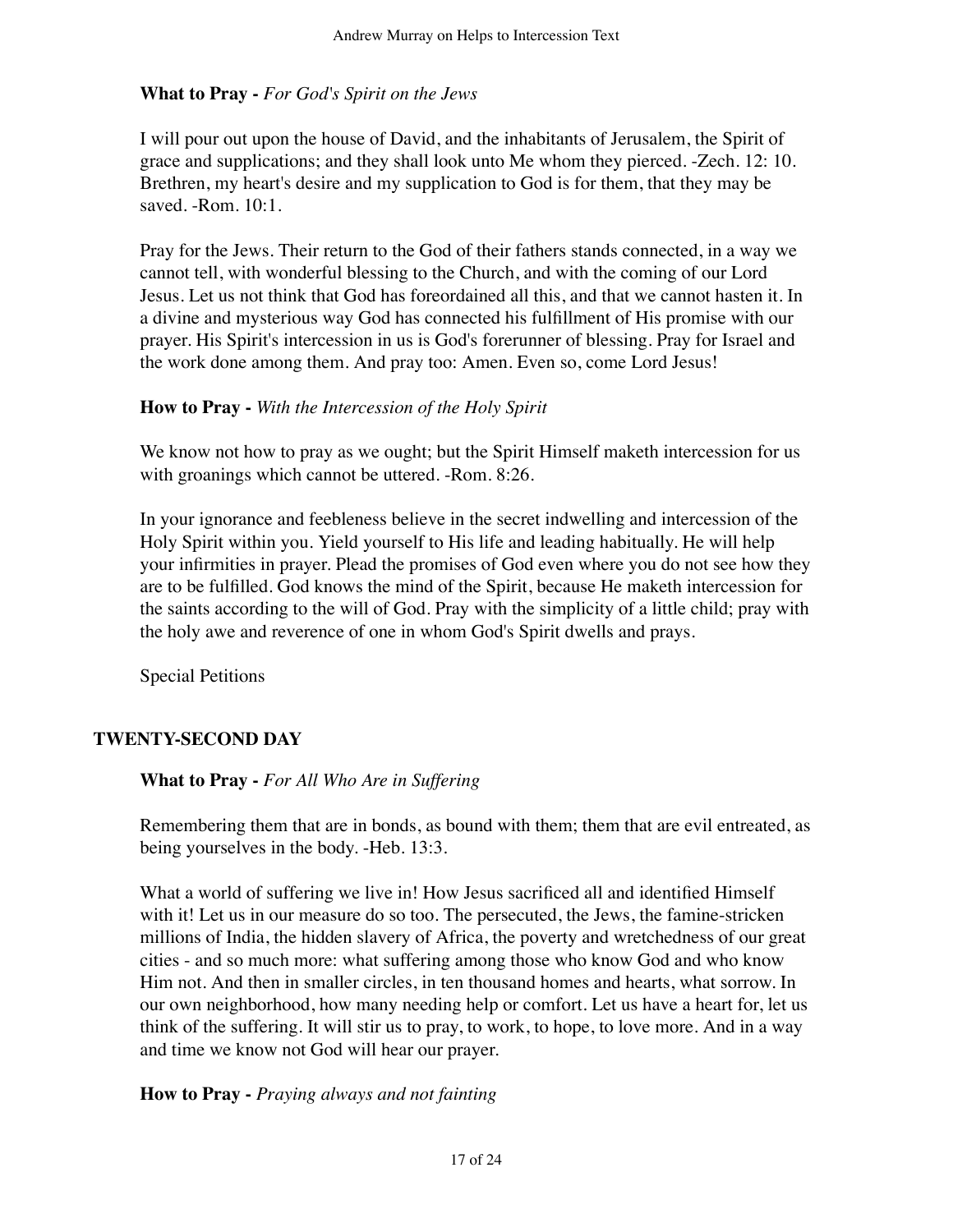He spake unto them a parable to the end that they ought always to pray, and not to faint. -Luke 18:1.

Do you not begin to feel prayer is really the help for this sinful world? What a need there is of unceasing prayer! The very greatness of the task makes us despair! What can our ten minutes intercession avail? It is right we feel this: this is the way in which God is calling and preparing us to give our life to prayer. Give yourself wholly to God for men, and amid all your work, your heart will be drawn out to men in love, and drawn up to God in dependence and expectation. To a heart thus led by the Holy Spirit, it is possible to pray always and not to faint.

Special Petitions

## **TWENTY-THIRD DAY**

**What to Pray -** *For the Holy Spirit in Your Own Work*

I labour, striving according to His working, which worketh in me mightily. -Col. 1:29.

You have your own special work; make it a work of intercession. Paul labored, striving according to the working of God in him. Remember, God is not only the Creator, but the Great Workman, who worketh all in all. You can only do your work in His strength, by His working in you through the Spirit. Intercede much for those among whom you work, till God gives you life for them. Let us all intercede too for each other, for every worker throughout God's Church, however solitary or unknown.

## **How to Pray -** *In God's Very Presence*

Draw nigh to God, and He will draw nigh to you. Jas. 4:8.

*The nearness of God gives rest and power in prayer. The nearness of God is given to him who makes it his first object. "Draw nigh to God" seek the nearness to Him, and He will give it; "He will draw nigh to you." Then it becomes easy to pray in faith. Remember that when first God takes you into the school of intercession it is almost more for your own sake than that of others. You have to be trained to love, and wait, and pray, and believe. Only persevere. Learn to set yourself in His presence, to wait quietly for the assurance that He draws nigh. Enter His holy presence, tarry there, and spread your work before Him. Intercede for the souls you are working among. Get a blessing from God, His Spirit into your own heart, for them.*

Special Petitions

## **TWENTY-FOURTH DAY**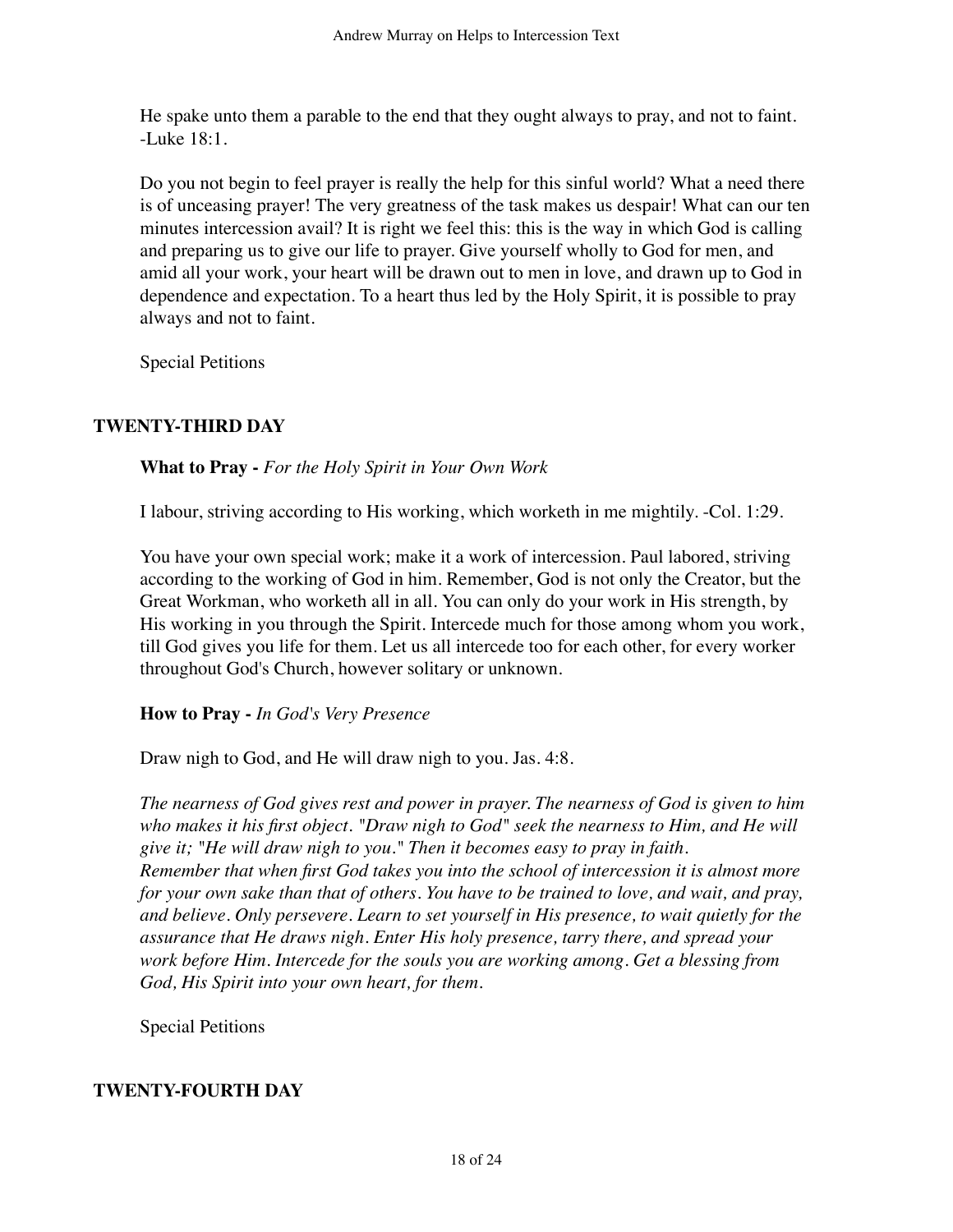**What to Pray -** *For the Spirit on Your Own Congregation*

Beginning at Jerusalem. -Luke 24:47.

Each one of us is connected with some congregation or circle of believers, who are to us the part of Christ's body with which we come into most direct contact. They have a special claim on our intercession. Let it be a settled matter between God and you that you are to labor in prayer on its behalf. Pray for the minister and all leaders or workers in it. Pray for the believers according to their needs. Pray for conversions. Pray for the power of the Spirit to manifest itself. Band yourself with others to join in secret in definite petitions. Let intercession be a definite work, carried on as systematically as preaching or Sunday School. And pray, expecting an answer.

## **How to Pray** *- Continually*

Watchmen, that shall never hold their peace day or night. -Isa. 62:6. His own elect, that cry to Him day and night. -Luke 18:7 Night and day praying exceedingly that we may perfect that which is lacking in your faith. -1 Thess.3:10. A widow indeed, hath her hope set in God, and continueth in supplications night and day. -i Tim. 5:5.

When the glory of God, and the love of Christ, and the need of souls are revealed to us, the fire of this unceasing intercession will begin to burn in us for those who are near and those who are far off.

Special Petitions

# **TWENTY-FIFTH DAY**

#### **What to Pray -** *For More Conversions*

He is able to save completely, seeing He ever liveth to make intercession. -Heb. 7:25. We will give ourselves continually to prayer and the ministry of the Word . . . And the Word of God increased; and the number of the disciples multiplied exceedingly. -Acts 6:4, 7.

Christ's power to save, and save completely, depends on His unceasing intercession. The apostles' withdrawing themselves from other work to give themselves continually to prayer was followed by the number of the disciples multiplying exceedingly. As we, in our day, give ourselves to intercession, we shall have more and mightier conversions. Let us plead for this. Christ is exalted to give repentance. The Church exists with the Divine purpose and promise of having conversions. Let us not be ashamed to confess our sins and feebleness, and cry to God for more conversions in Christian and heathen lands, of those too whom you know and love. Plead for the salvation of sinners.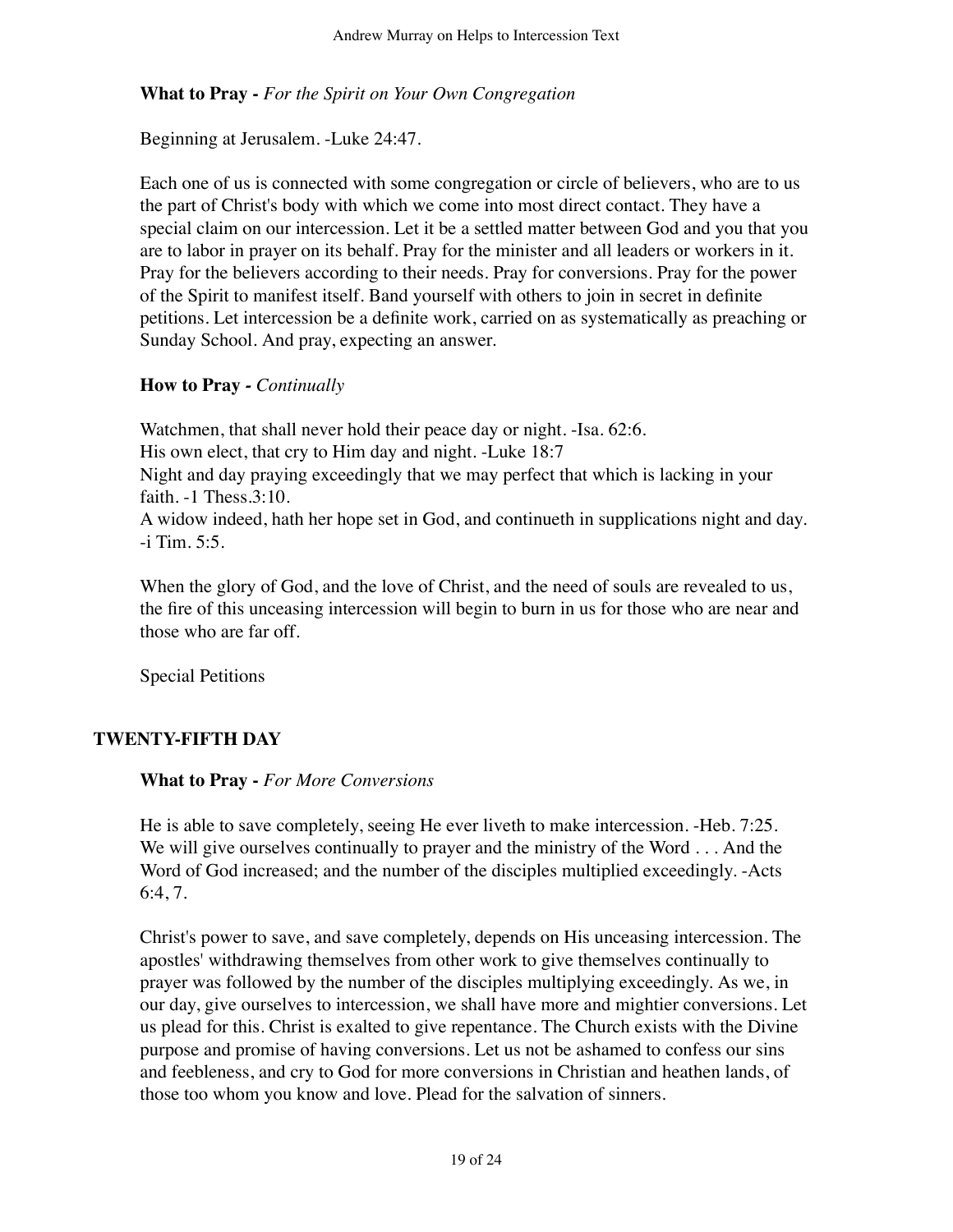## **How to Pray -** *In Deep Humility*

Truth, Lord: yet the dogs eat of the crumbs . . . O woman, great is thy faith: be it unto thee even as thou wilt. -Matt. 15:27,28.

You feel unworthy and unable to pray aright. To accept this heartily, and to be content still to come and be blest in your unworthiness, is true humility. It proves its integrity by not seeking for anything, but simply trusting His grace. And so it is the very strength of a great faith, and gets a full answer. "Yet the dogs" - let that be your plea as you persevere for someone possibly possessed of the devil. Let not your littleness hinder you for a moment.

Special Petitions

## **TWENTY-SIXTH DAY**

#### **What to Pray -** *For the Holy Spirit on Young Converts*

Peter and John prayed for them, that they might receive the Holy Ghost; for as yet He was fallen upon none of them: only they had been baptized into the name of the Lord Jesus. - Acts 8:15, 16.

Now He which establisheth us with you in Christ, and anointed us, is God; who also gave us the earnest of the Spirit in our hearts. -2 Cor. 1:21,22.

How many new converts who remain feeble; how many who fall into sin; how many who backslide entirely. If we pray for the Church, its growth in holiness and devotion to God's service, pray especially for the young converts. How many stand alone, surrounded by temptation; how many have no teaching on the Spirit in them, and the power of God to establish them; how many in heathen lands, surrounded by Satan's power. If you pray for the power of the Spirit in the Church, pray especially that every young convert may know that he may claim and receive the fullness of the Spirit.

## **How to Pray -** *Without Ceasing*

As for me, God forbid that I should sin against the Lord in ceasing to pray for you. -1 Sam. 12:23.

It is sin against the Lord to escape praying for others. When once we begin to see how absolutely indispensable intercession is, just as much a duty as loving God or believing in Christ, and how we are called and bound to it as believers, we shall feel that to cease intercession is grievous sin. Let us ask for grace to take up our place as priests with joy, and give our lives to bring down the blessing of Heaven.

Special Petitions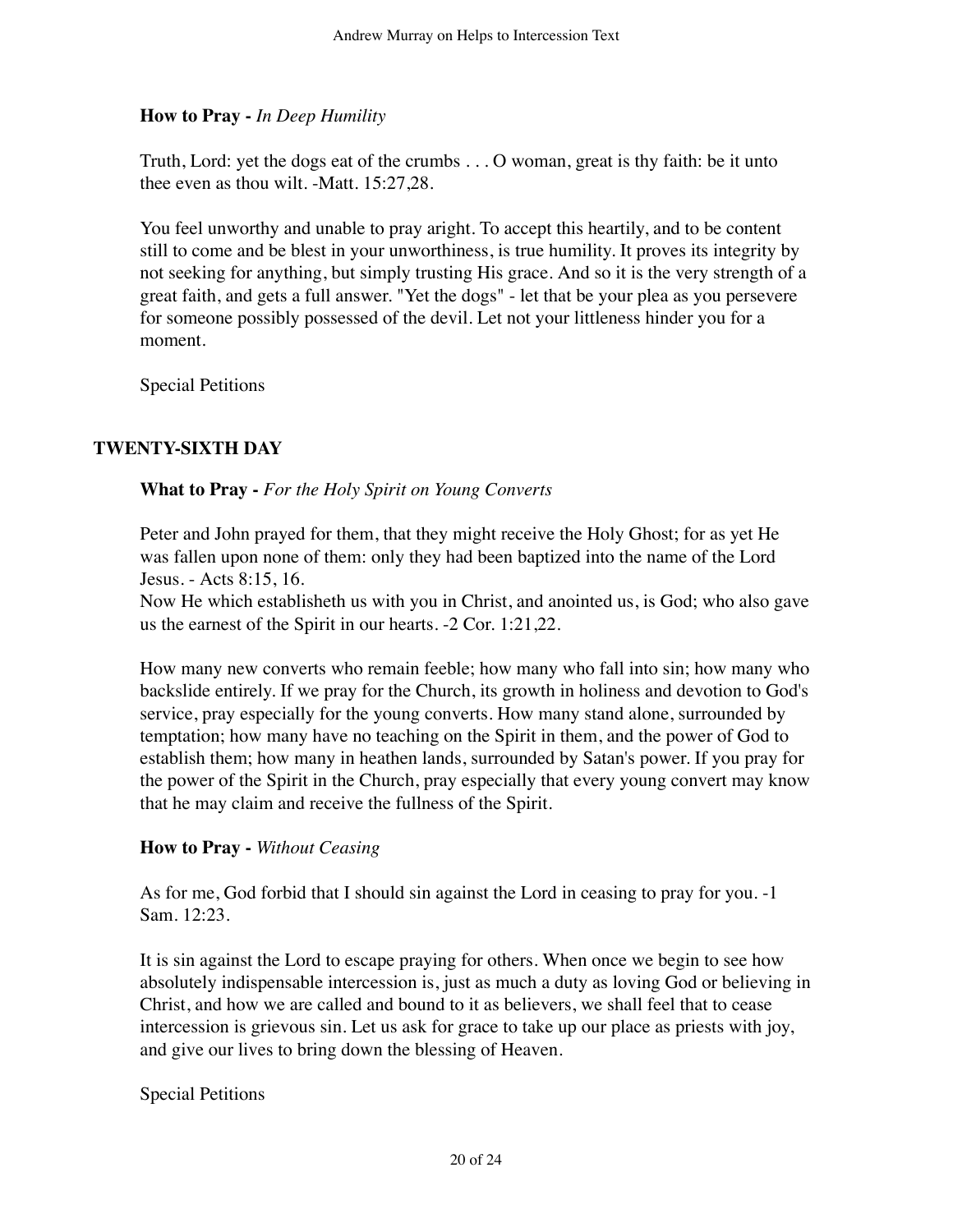#### **TWENTY-SEVENTH DAY**

**What to Pray -** *That God's People May Realize Their Calling*

I will bless thee; and be thou a blessing: IN THEE shall ALL THE FAMILIES OF THE EARTH be blessed. -Gen. 12:2, 3.

God be merciful UNTO US, and bless US, and cause His face to shine UPON US. That Thy way may be known UPON EARTH, Thy saving health AMONG ALL NATIONS. -Ps. 67: 1,2.

Abraham was only blessed that he might be a blessing to all the earth. Israel prays for blessing, that God may be known among all nations. Every believer, just as much as Abraham, is only blessed that he may carry God's blessing to the world.

Cry to God that His people may know this, that every believer is only to live for the interests of God and His kingdom. If this truth were preached and believed and practiced, what a revolution it would bring in our mission work. What a host of willing intercessors we should have. Plead with God to work it by the Holy Spirit.

#### **How to Pray -** *As One Who Has Accepted for Himself What He Asks for Others*

Then Peter said, Silver and gold have I none; but such as I have give I thee ... The Holy Ghost fell on them, as on us at the beginning ... God gave them the like gift, as He gave unto us. -Acts 3:6; 11:15, 17.

As you pray for this great blessing on God's people, the Holy Spirit taking entire possession of them for God's service, yield yourself to God, and claim the gift anew in faith. Let each thought of feebleness or shortcoming only make you the more urgent in prayer for others; as the blessing comes to them, you too will be helped. With every prayer for conversions or mission work, pray that God's people may know wholly they belong to Him.

Special Petitions

## **TWENTY-EIGHTH DAY**

#### **What to Pray -** *That all God's People May Know the Holy Spirit*

The Spirit of Truth, Whom the world knoweth not; but ye know Him; for He abideth with you, and shall be in you. -John 14:17. Know ye not that your body is the temple of the Holy Ghost? -1 Cor. 6: 19.

The Holy Spirit is the power of God for the salvation of men. He only works as He dwells in the Church. He is given to enable believers to live wholly as God would have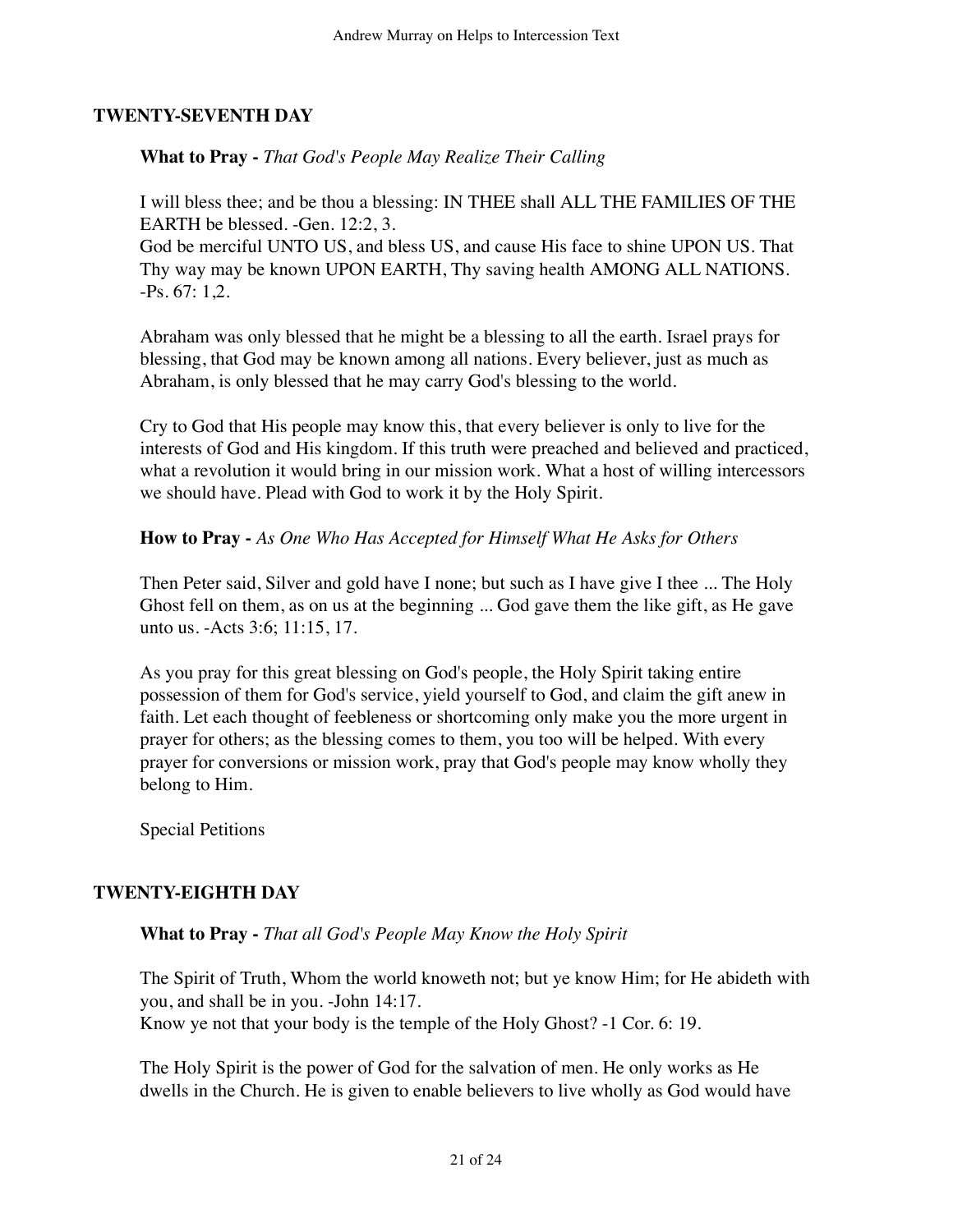them live, in the full experience and witness of Him who saves completely. Pray God that everyone of His people may know the Holy Spirit! That He, in all His fullness, is given to them! That they cannot expect to live as their Father would have, without having Him in His fullness, without being filled with Him! Pray that all God's people, even away in churches gathered out of heathendom, may learn to say: I believe in the Holy Ghost.

## **How to Pray -** *Laboring Fervently in Prayer*

Who is one of you, saluteth you, always labouring ferverently for you in prayers, that ye may stand perfect and complete in all the will of God. - Col. 4:12.

To a healthy man labor is a delight; in what interests him he labors fervently. The believer who is in full health, whose heart is filled with God's Spirit, labors fervently in prayer. For what? That his brethren may stand perfect and complete in all the will of God; that they may know what God wills for them how He calls them to live, and be led and walk by the Holy Ghost. Labor fervently in prayer that all God's children may know this, as possible, as divinely sure.

Special Petitions

## **TWENTY-NINTH DAY**

#### **What to Pray -** *For the Spirit of Intercession*

I chose you, and appointed you, that ye should go and bear fruit; that whatsoever ye shall ask of the Father in My name, He may give it to you. -John 15:16. Hitherto have ye asked nothing in My name, In that day ye shall ask in My name. -John 6:24, 26.

Has not our school of intercession taught us how little we have prayed in the name of Jesus? He promised His disciples: In that day, when the Holy Spirit comes upon you, ye shall ask in My name. Are there not tens of thousands with us mourning the lack of the power of intercession? Let our intercession today be for them and all God's children, that Christ may teach us that the Holy Spirit is in us; and what it is to live in His fullness, and to yield ourselves to His intercessional work within us. The Church and the world need nothing so much as a mighty Spirit of Intercession to bring down the power of God on earth. Pray for the descent from heaven of the Spirit of Intercession for a great prayer revival.

## **How to Pray -** *Abiding in Christ*

If ye abide in Me, and My words abide in you, ask whatsoever ye will, and it shall be done to you. -John 15:7.

Our acceptance with God, our access to Him, is all in Christ. As we consciously abide in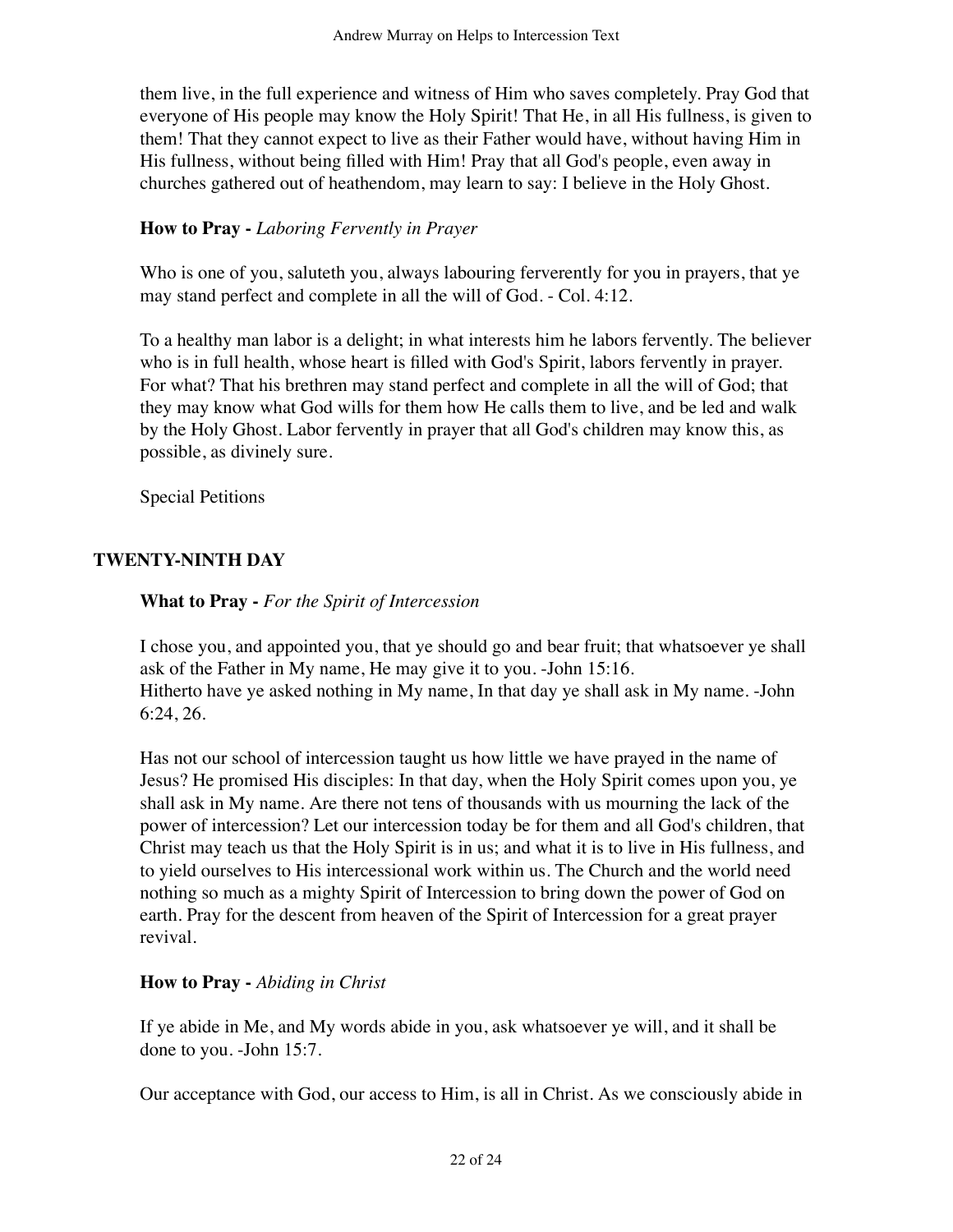Him we have the liberty, not a liberty to our old nature or self-will, but the Divine liberty **from** all self-will, to ask what we will, in the power of the new nature, and it shall be done. Let us keep this place, and believe even now that our intercession is heard, and that the Spirit of Supplication will be given all around us.

Special Petitions

## **THIRTIETH DAY**

#### **What to Pray -** *For the Holy Spirit with the Word of God*

Our Gospel came not unto you in word only, but also in power, and in the Holy Ghost, and in much assurance. -1 Thess. 1:5.

Those who preached unto you the Gospel with the Holy Ghost sent forth from Heaven. -1 Pet. 1:12.

What numbers of Bibles are being circulated. What numbers of sermons on the Bible are being preached. What numbers of Bibles are being read in home and school. How little blessing when it comes "in word" only; what Divine blessing and power when it comes "in the Holy Ghost," when it is preached "with the Holy Ghost sent forth from Heaven." Pray for Bible circulation, and preaching and teaching and reading, that it may all be in the Holy Ghost, with much prayer. Pray for the power of the Spirit with the Word in your own neighborhood, wherever it is being read or heard. Let every mention of "The Word of God" waken intercession.

#### **How to Pray -** *Watching and Praying*

Continue steadfastly in prayer watching therein with thanksgiving; withal praying for us also, that God may open unto us a door for the Word. -Col. 4:2, 3.

Do you not see how all depends upon God and prayer? As long as He lives and loves, and hears and works, as long as there are souls with hearts closed to the Word, as long as there is work to be done in carrying the Word - Pray without ceasing. Continue steadfastly in prayer, watching therein with thanksgiving. These words are for every Christian.

Special Petitions

## **THIRTY-FIRST DAY**

**What to Pray -** *For the Spirit of Christ in His people*

I am the Vine, ye are the branches. -John 15:5. That ye should do as I have done to you. -John 13:15.